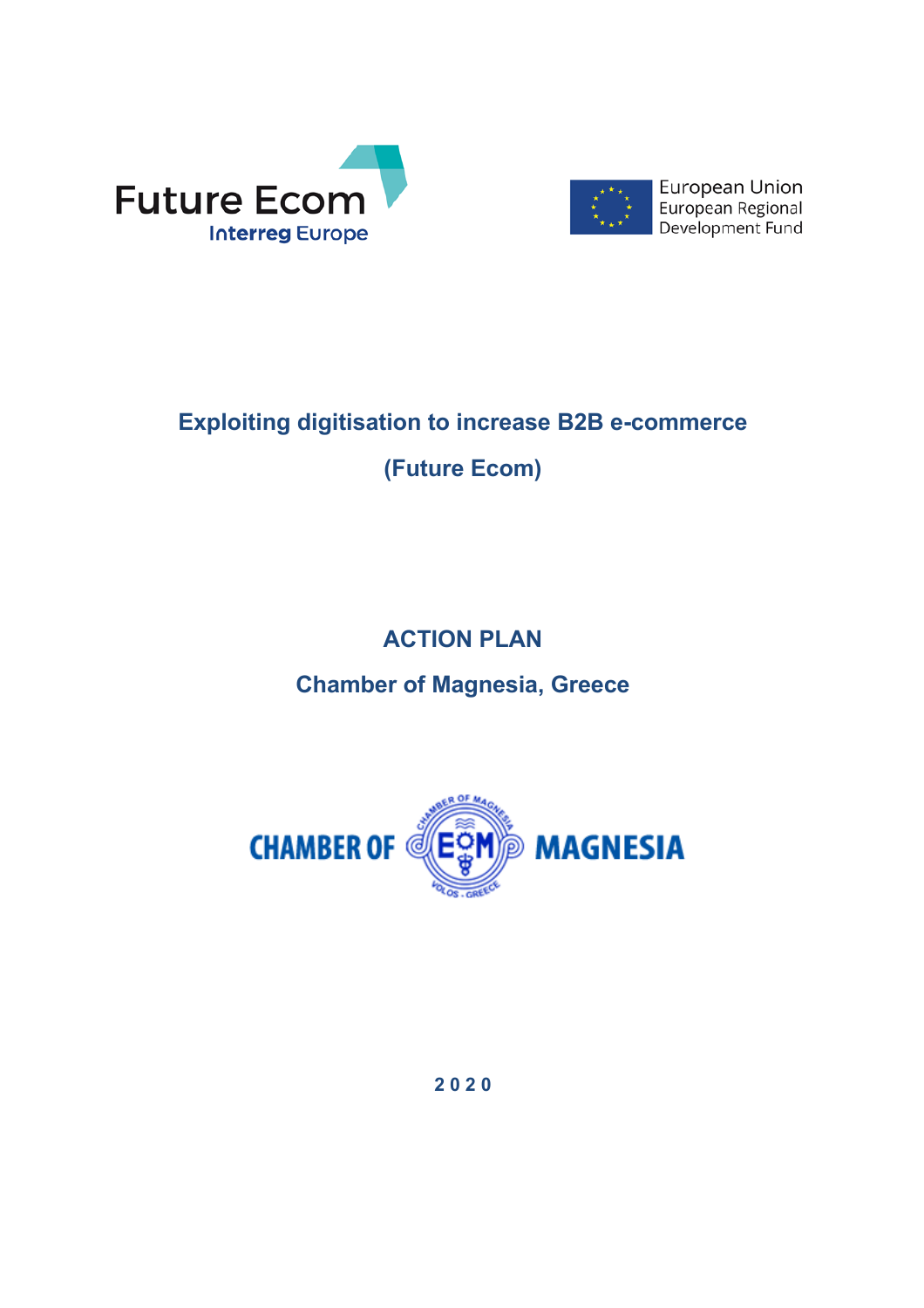

## **General information**

Project: Exploiting digitisation to increase B2B e-commerce (Future Ecom)

Partner organisation: Chamber of Magnesia

Country: Greece

NUTS2 region: Thessaly Region

Contact person: Mr. Aristotelis Basdanis

email address: info@cci-magnesia.gr

phone number: +30 24210 94700

#### **Policy context**

| The Action Plan aims to impact: | ⊠ | Investment for Growth and Jobs programme                                                    |
|---------------------------------|---|---------------------------------------------------------------------------------------------|
|                                 |   | European Territorial Cooperation programme                                                  |
|                                 | ⊠ | Other regional development policy instrument                                                |
|                                 |   |                                                                                             |
|                                 |   | Name of the policy instrument addressed: Regional Operational Program of Thessaly 2014-2020 |

The Action Plan aims to contribute to the main strategic goals of the region such as increase the entrepreneurial and productive activities & competitiveness, attractiveness & outward-looking

Even though there is a clear identification of the need for technologic innovation as the main axis for the improvement of their competiveness, there is no strategy that focuses on the support for digitizing & automatizing the internal processes of the SMEs. Therefore, the Action plan is designed to address & improve the policy instrument.

The local support group has identified the specific needs and the challenges faced by the local SMEs within this field, studied and evaluated the knowledge and good practices identified around Europe by FuturE.com in order to identify the interventions that may answer to the local circumstances.

The Action Plan introduces four (4) Actions with the envisages improvements as follows:

character of the region.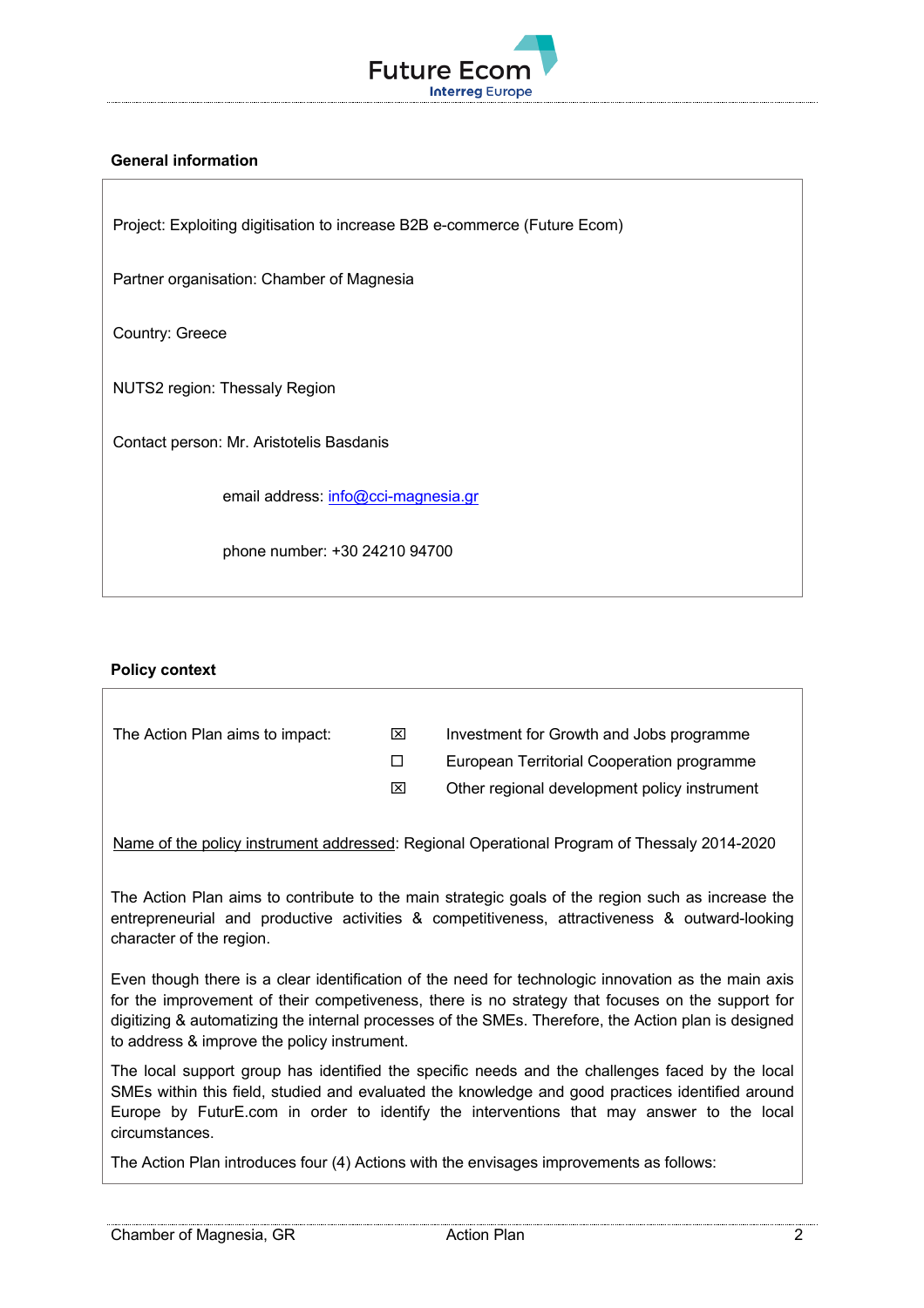• **Action 1**: Electronic Sales and Digital Marketing, combining the business model that lets enterprises and individuals buy and sell things over the internet with new digital technological tools such as mobile devices ads, display ads, geofencing marketing etc. This action will help the SMEs adaptation to new technologies as well as it will support them to be more competitive.

**Interreg Europe** 

**Future Ecor** 

- **Action 2**: Electronic Procurement, which will be used as a way to increase efficiency due to competition, transparency and lower the transactional costs of the SMEs in the region of Thessaly. There is already a B2B application that makes that possible and with the proper training to those who are interested the effort and time will be reduced.
- **Action 3**: Smart Open Mall integrates specialized B2B platforms and it will enhance the business promotion, effectiveness and development.
- **Action 4**: Raising Awareness, will make the adaptation to digitalization era a lot easier. SMEs in the region of Thessaly need to be informed about the advantages of the new technological tools can offer and the positive depict this will have on their businesses.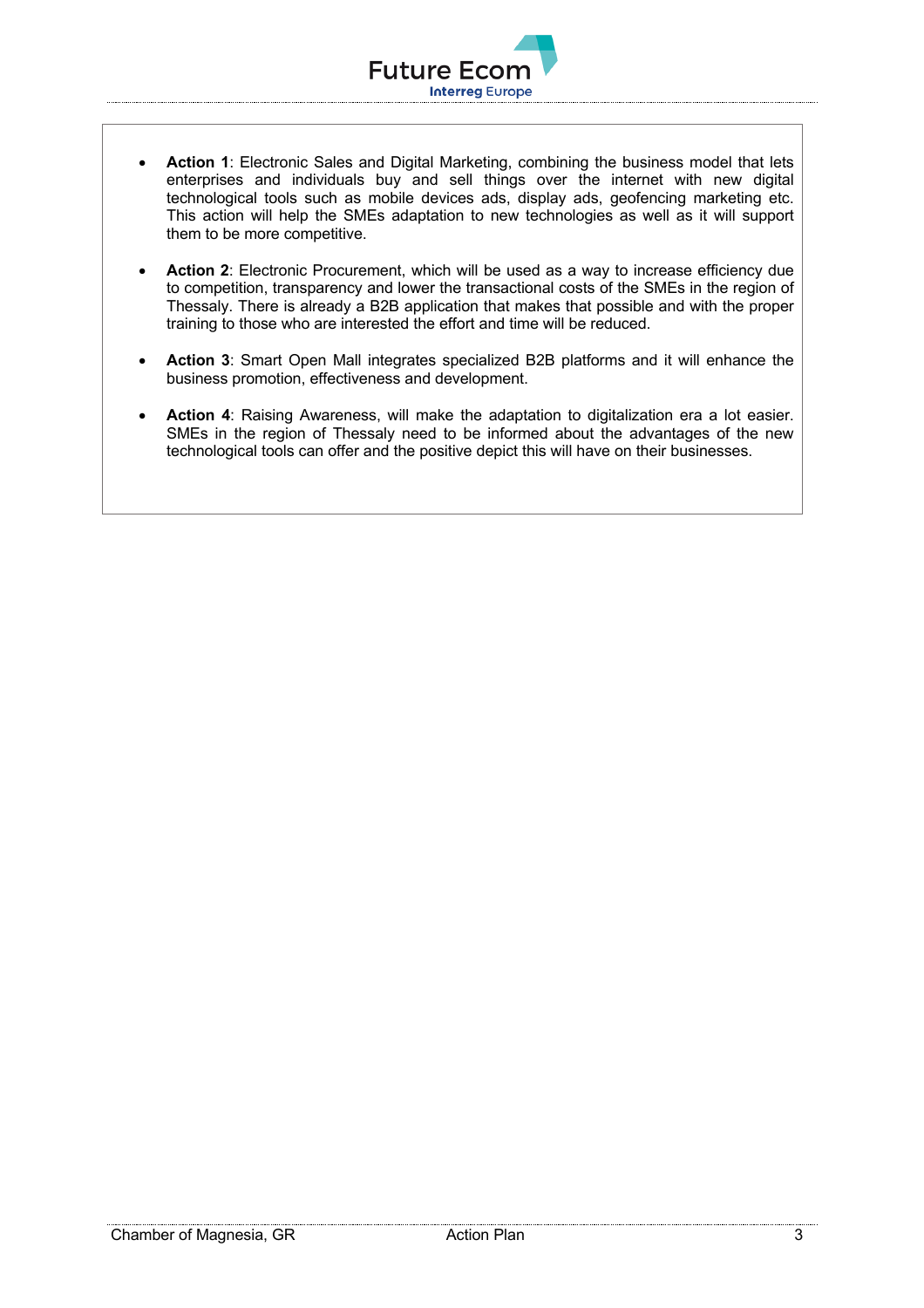

## **I. INTRODUCTION**

The current action plan is under the project Future Ecom implemented in the frames of INTERREG EUROPE programme. The action plan is a document providing details on how the lessons learnt from the cooperation will be exploited in order to improve the policy instrument tackled within the region. It specifies the nature of the actions to be implemented, their timeframe, the stakeholders involved, the costs and funding sources (if any).

It is estimated that in 2020 B2B e-commerce in EU will be twice as large as B2C in terms of sales which proves a huge unreleased potential for EU SMEs. There is a risk of being surpassed by frontrunners as most SMEs have not even taken the first step in this direction. Succeeding with B2B ecommerce requires a huge turn-around within the company's internal processes as this may scale up the turnover dramatically. Digitising and automating the internal processes of the SME is key to manage and keep up with the upscaling requirement of global e-commerce whilst ensuring economic profit. Creating a Digital Single Market (DSM) is one of the top t en priorities of the European Commission. The overall objective is to bring down barriers, regulatory or otherwise unlock online opportunities in Europe to create one borderless market with harmonized legislation and rules for the benefit of businesses throughout Europe. This is stated by the EC in the 6 May 2015 DSM strategy aiming to remove key differences between the online and offline worlds and to break down barriers to cross-border online activity and thereby improve B2B e-commerce.

Future Ecom addresses policy makers and business support agencies across EU who need to fully understand the key barriers for SMEs to exploit and benefit from a global internet driven market place in general and enhance digitisation and automation in particular. This is done by the exchange of experiences and good practices across 8 EU regions in Future Ecom (Santarem in Portugal, Lippe-Detmold in Germany, Coventry in U.K., Vilnius in Lithuania, Aalborg in Denmark, Magnesia in Greece, Kotka in Finland and Emilia-Romagna in Italy).

Adapting to more and more technological changes, people nowadays require immediate and accurate experiences no matter the service source or conditions. Markets themselves are undoubtedly evolving and changing to meet this demand, and having a strong impulse in the global economy so the digital transformation will be the new global market trend. The challenges for leaders of digital transformation for corporate digitization are:

- Maintaining personalization when scaling business, as demand becomes more personal
- Businesses need to develop service-type solutions or interfaces so as to provide customers an easy access to a wide range of products, information, etc.
- Merging industries and cross-industry services as external and internal boundaries blur, creating cross-functional skills to support new business models and keeping up with acceleration, businesses tend to develop new processes and strategies to fit a continuously changing market landscape.
- While some performers excel at digital transformation, the major market landscape shows more and more to be lagging behind, struggling with the basics of the digital customer experience and new technologies which in turn disrupts the business success and competitiveness. The unsuccessful adoption of digital trends is deeper than a company's unwillingness or unawareness of meeting this need.

Considering the above, we reached to the following actions.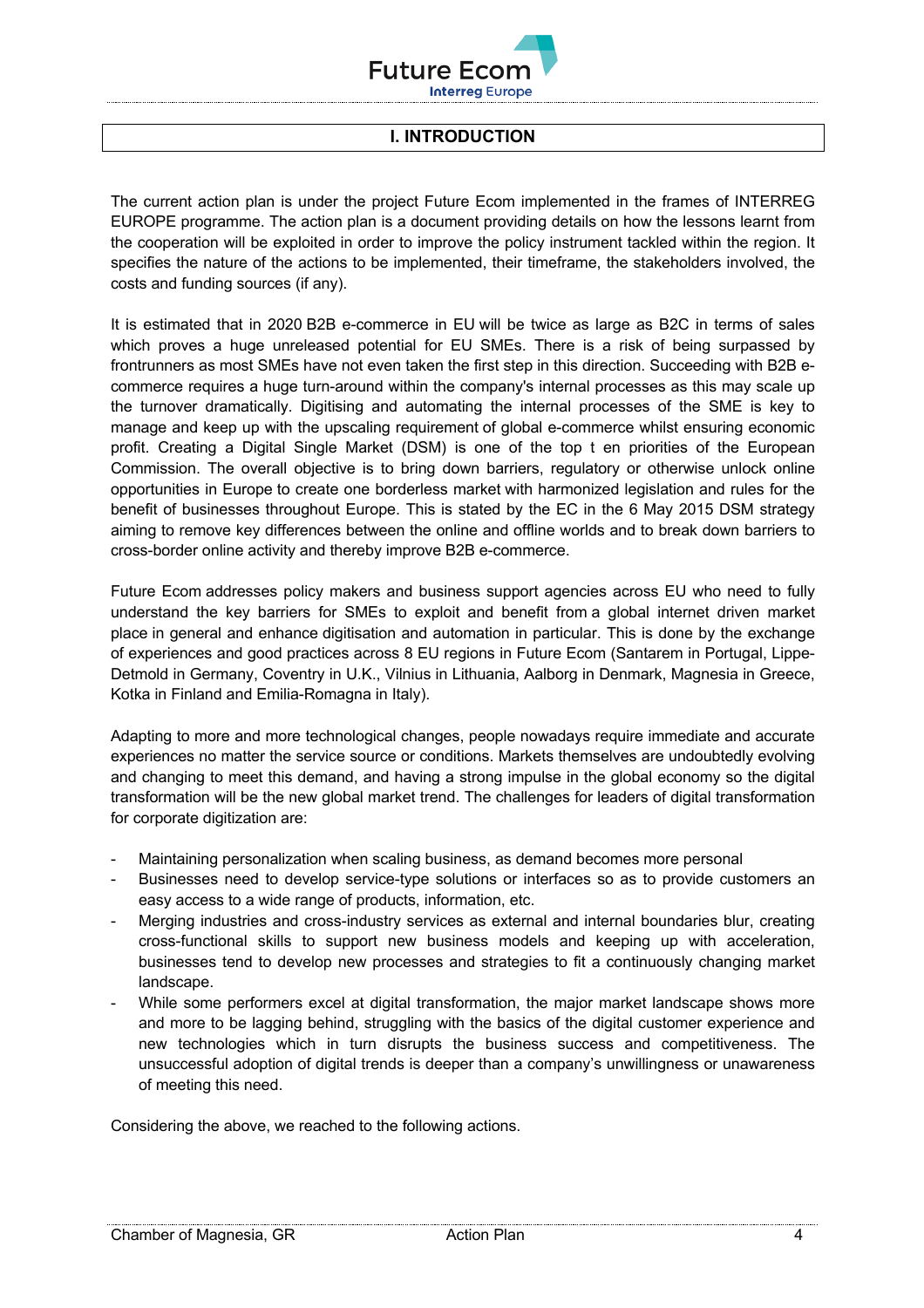

## **II. ACTIONS**

## **ACTION 1 - eSALES & MARKETING**

#### 1. **Description**

#### **e-Sales**

In Europe, the creation of a Digital Single Market (DSM) is key to global e-Commerce. SMEs are invited to increase their competitiveness while ensuring the economic profit by adopting good practices in the field of digital sales. Future Ecom project aims to provide policymakers with the knowledge and understanding to direct SMEs to take full advantage of digitisation and atomisation.

Electronic commerce or e-Commerce is a business model that lets enterprises and individuals buy and sell things over the internet. Whereas e-business refers to all aspects of operating an online business, e-Commerce refers specifically to the transaction of goods and services. E-Commerce has helped businesses establish a wider market presence by providing cheaper and more efficient distribution channels for their products or services. It can be divided into e-Commerce sales (e-sales) and e-Commerce purchases (e-purchases).

There are five main types of e-Commerce models that can describe almost every transaction that takes place between consumers and businesses.

- Business to Consumer (B2C): When a business sells a good or service to an individual consumer (e.g. you buy a pair of shoes from an online retailer).
- Business to Business (B2B): When a business sells a good or service to another business (e.g. A business sells software-as-a-service for other businesses to use)
- Consumer to Consumer (C2C): When a consumer sells a good or service to another consumer (e.g. you sell your old furniture on eBay to another consumer).
- Consumer to Business (C2B): When a consumer sells their own products or services to a business or organization (e.g. An influencer offers exposure to their online audience in exchange for a fee, or a photographer licenses their photo for a business to use).
- Business to Government (B2G): When a business sells a good or service to government agencies at the federal, state, and local levels (e.g. A business providing IT consulting to a local government agency).
- Recently, the growth of e-Commerce has expanded to sales using mobile devices which is commonly known as "m-commerce" and is simply a subset of e-Commerce.

The largest category of e-Commerce is business-to-business (B2B) commerce. This involves enterprises conducting e-procurement, supply chain management, network alliances, and negotiating purchase transactions over the internet. Businesses use e-Commerce to reducing expenses, increasing efficiency, and improving their business relationships with a limited number of key suppliers.

EDI is one of the main technologies that help organizations achieve these goals and one of the oldest and most successful technologies used in B2B e-Commerce. A dictionary definition is "A comprehensive set of standards and protocols for the exchange of business transactions in a computer-understandable format". Businesses use EDI to integrate and share a range of document types - from purchase orders to invoices to requests for quotations to loan applications and more. In most instances, these organizations are trading partners that exchange goods and services frequently as part of their supply chains and business-to-business (B2B) networks.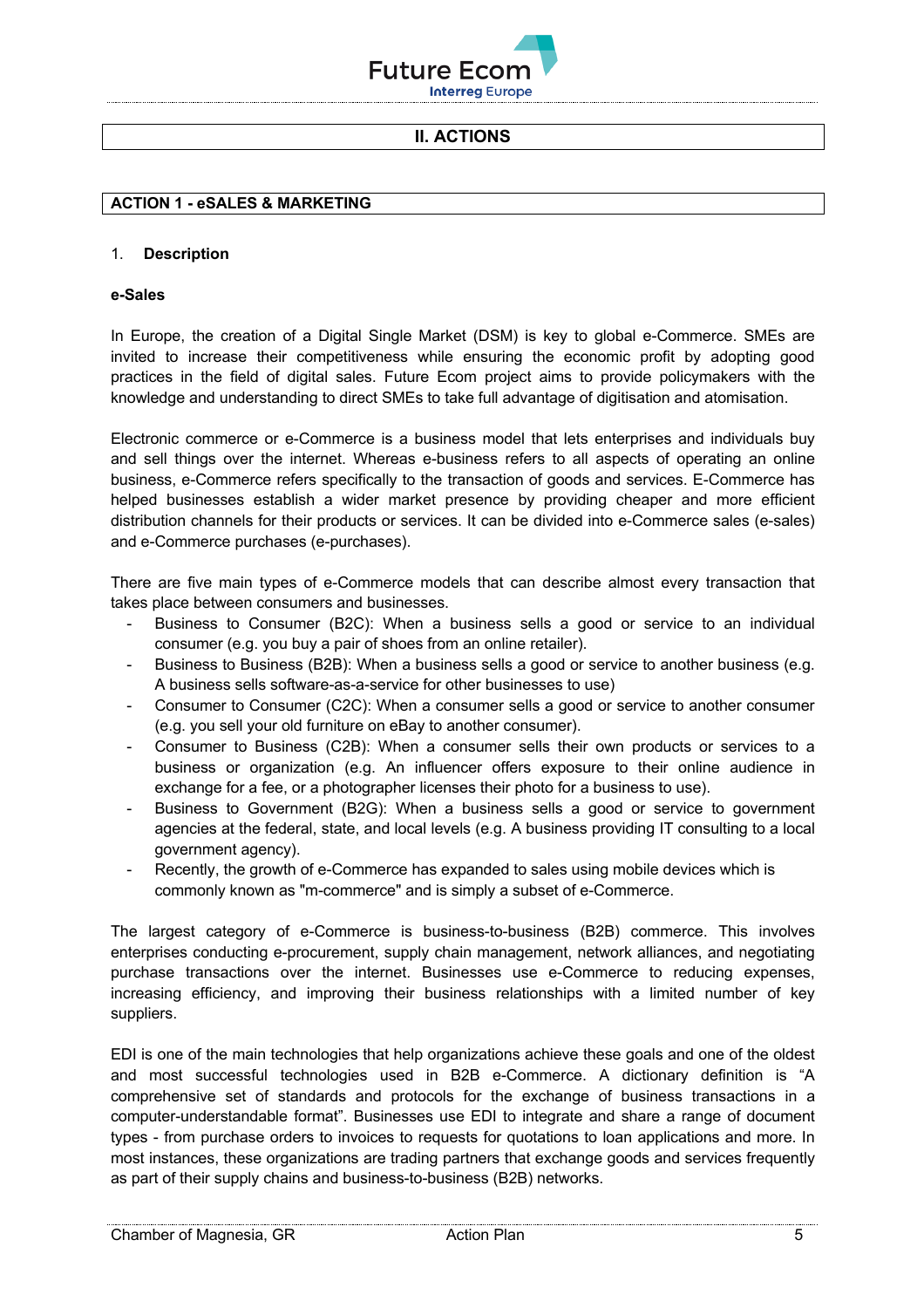

## **Digital marketing**

Digital marketing is an umbrella term for the marketing of products or services using digital technologies, mainly on the Internet, but also including mobile phones, display advertising, and any other digital medium. These campaigns are becoming more prevalent as well as efficient, as digital platforms are increasingly incorporated into marketing plans and everyday life, and as people use digital devices instead of going to physical shops.

Digital marketing such as geofencing marketing, loyalty schemes (customer loyalty program), beacon marketing, social media marketing, RFID marketing (radio frequency identification) is becoming more and more common in our advancing technology.

- Geofencing is a technology which draws a virtual line around a physical area so that a signal can be sent to a mobile electronic device such as a phone inside this line or when this line is crossed.
- Customer loyalty programs/schemes are structured marketing strategies designed by SMEs to encourage customers to continue to shop at or use the services of businesses associated with each program by offering special benefits such as discounts, rebates, free products, or other promotions.
- Beacon marketing involves the use of beacons to engage with customers. A beacon is a small, physical object that receives location data from nearby devices via Bluetooth. Beacon data tells the app precisely where in the store customers are walking, which helps optimize the in-store experience. For instance, marketers using beacon marketing can send customers timely, relevant messages about nearby products.
- SMEs crave sources of data to optimize their business. RFID (radio frequency identification) is a tracking technology that uses small tags or chips to transmit a signal to remote scanners by creating a whole new set of data about their in-store environments, product movement, and customer behavior.
- Social media marketing (SMM) refers to techniques that target social networks and applications to spread brand awareness or promote particular products.

## **Relevance**

This action derives from the interregional exchange of experience and in particular it is linked with the following Future Ecom good practices:

• "BrandLab workshops" which is a program for creating brand for products shifting from outsource manufacturing to higher value-added manufacturing

The goal of the BrandLab workshops is to provide necessary knowledge of brand creation and development, using traditional and digital tools for global or e-commerce markets; to enable participants to create or renew a brand during the program and to prepare a strategic brand development plan. The impact of the program on participants is the growing export volumes. The total scope of the program is 8 days of workshops and trainings, individual consulting, practical work with program tasks and mentor, presentation of prepared strategic plans in the closing event, it happens every few years. It can be linked with the e-sales and Digital marketing Action as a way to deliver value to the target group SMEs of the region of Thessaly are focusing at. The online workshops used by the Lithuanian enterprise can be considered as a good paradigm to be transferred to our training session regarding electronic sales and digital marketing. This way, by the knowledge provided in these workshops SMEs in Thessaly will adapt faster to the utilization of new technologies.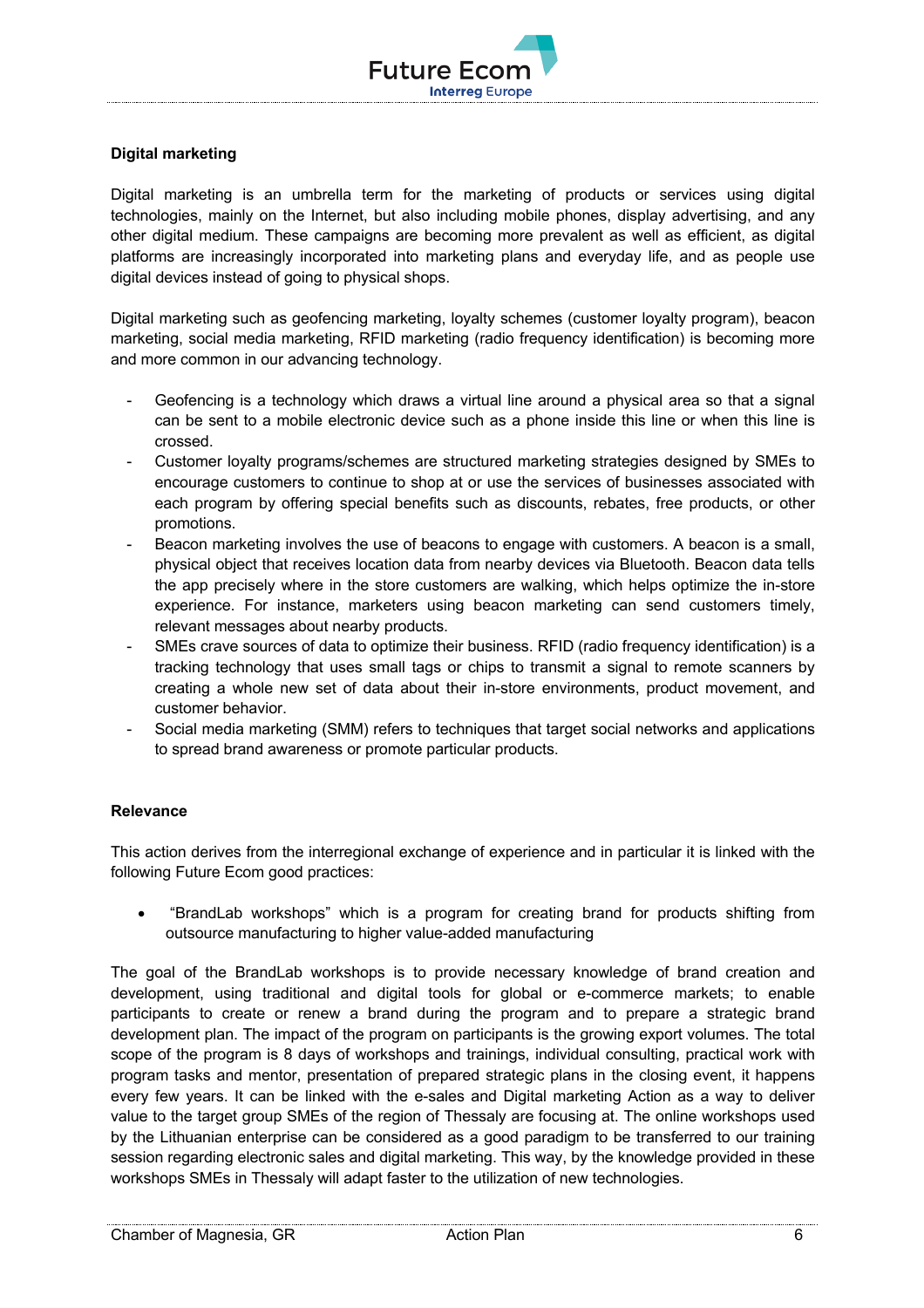

https://www.interregeurope.eu/policylearning/good-practices/item/3585/brandlab-workshops/ https://www.enterpriselithuania.com/paslaugos/brandlab/brandlab/

• "Industry 4.0 Vouchers to promote SMEs digital transformation", which is a policy instrument to promote digital transformation in SMEs through the adoption of technologies and business models adaptation.

The Industry 4.0 Voucher policy instrument is implemented through a financial voucher of 7500€ that allow SMEs to fund the acquisition of consultancy services for diagnosis of suitable strategies for the organisation leading to the adoption of technologies and processes associated with Industry 4.0: digital channels for managing markets, channels, products, customer segments; UX; CRM and E-Commerce; electronic marketplaces; SEO; Social Media Marketing; Content Marketing; Display Advertising; Mobile Marketing; Web Analytics; interconnection systems; Sensors; big data; Augmented reality; additive manufacturing; IoT; Cloud; machine learning; IA; Cyber-physical systems; solutions for connectivity. SMEs must apply for the voucher with a project where they specify their needs and business goals that consultants must take in consideration when designing digital transformation strategy. The above action which derives from the Future Ecom good practices, can be transferred to the Innovation Coupons, which are the regional grants of the Periphery of Thessaly to the local SMEs enhancing the better adoption of new technologies. More specifically, regarding electronic commerce and especially digital marketing, social media marketing, content marketing, display advertising, mobile marketing, and data analytics are considered to be an integral part of the new electronic commerce technologies. The Region of Thessaly will be advised to take initiative to provide a grant in order to strengthen the ability of SMEs to adapt to the new emerging technologies. There are more details on the "Funding" section of the present action plan.

https://www.interregeurope.eu/policylearning/good-practices/item/4241/industry-4-0-vouchers-topromote-smes-digital-transformation/

## 2. **Benefits**

Benefits of e-sales:

- $\checkmark$  A business can reduce the cost of handling sales inquiries, providing price quotes and determining product availability by using e-Commerce in its sales support and order-taking process.
- $\checkmark$  E-Commerce provides buyers with a wider range of choices than traditional commerce with an easy way to customize the level of details in the information they obtain about a prospective purchase.
- $\checkmark$  E-Payments can be easier to audit and monitor than payments made by cheque, protecting against fraud and theft losses.
- $\checkmark$  E-commerce can also make products and services available in a remote area.
- $\checkmark$  E-commerce can help businesses optimize their sales procedure for better conversion, enhance the use of intelligent content as well as embrace cross selling and up selling.
- $\checkmark$  Location independence as the new technologies can target people from all over the world.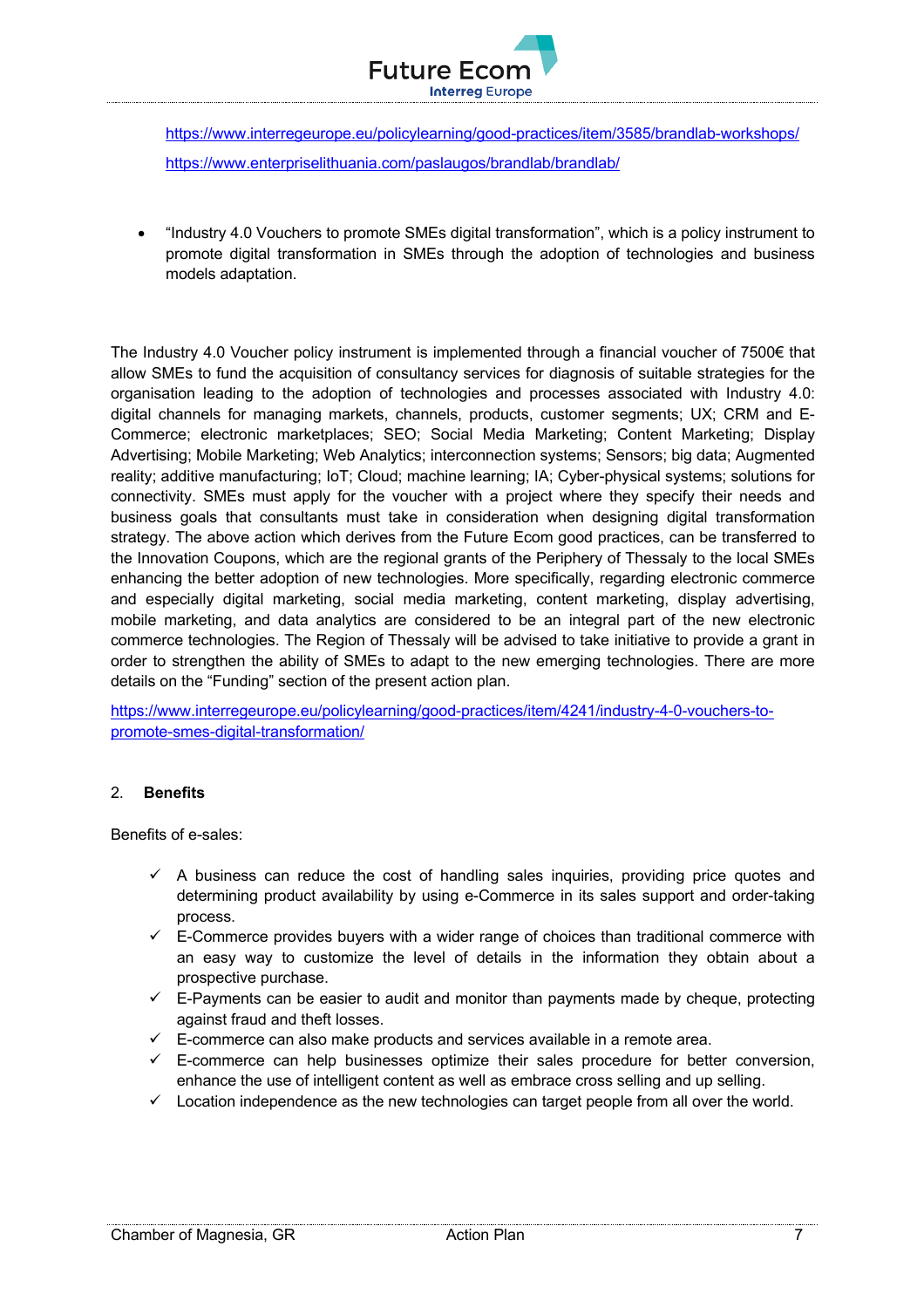

 $\checkmark$  Global reach - a website allows you to find new markets and trade globally for only a small investment – location independence.

**Interreg Europe** 

**Future Ecor** 

- $\checkmark$  Lower cost a properly planned and well-targeted digital marketing campaign can reach the right customers at a much lower cost than traditional marketing methods.
- $\checkmark$  Traceable, measurable results measuring your online marketing with web analytics and other online metric tools makes it easier to establish how effective your campaign has been. You can obtain detailed information about how customers use your website or respond to your advertising.
- $\checkmark$  Personalization if your customer database is linked to your website, then whenever someone visits the site, you can greet them with targeted offers. The more they buy from you, the more you can refine your customer profile and market effectively to them.
- $\checkmark$  Openness by getting involved with social media and managing it carefully, you can build customer loyalty and create a reputation for being easy to engage with.
- $\checkmark$  Social currency digital marketing lets you create engaging campaigns using content marketing tactics. This content (images, videos, articles) can gain social currency - being passed from user to user and becoming viral.
- $\checkmark$  Improved conversion rates if you have a website, then your customers are only ever a few clicks away from making a purchase. Unlike other media which require people to get up and make a phone call, or go to a shop, digital marketing can be seamless and immediate.

Combining all the information provided in the current action plan, as well as the information coming from the exchange of experience and the good practices deriving from Future Ecom the following activities need to be implemented.

## 3. **Activities to be Implemented**

- $\triangleright$  Inform the members and the businesses of Thessaly about the pros and cons of ecommerce and digital marketing and what changes SMEs can make to adapt to the new technologies. For instance, having online seminars that all SMEs can access or webinars where people could ask questions the answers of which can guide them
- $\triangleright$  Training with seminars or webinars according to the current use of technological solutions. Offering training to people that work in the SMEs of Thessaly in order to gain the proper technological knowledge and experience to be productive using the new technological solutions. This inspiration comes from the good practices: "Brandlab Workshops" and "Industry 4.0 Vouchers"
- $\triangleright$  Support SMEs to access funding by having a consulting role and represent them to the bodies that offer the funding.
- 4. **Stakeholders involved** (please indicate the organisations who are involved in the development and implementation of the action and explain their role)
	- Region of Thessaly, which will be responsible to initiate a call for proposals in order to promote the development of e-sales and the improvement of infrastructure acting as the funding body for the SMEs
	- Chambers, providing the proper information, training and support
	- Local SMEs, which are the beneficiaries of this action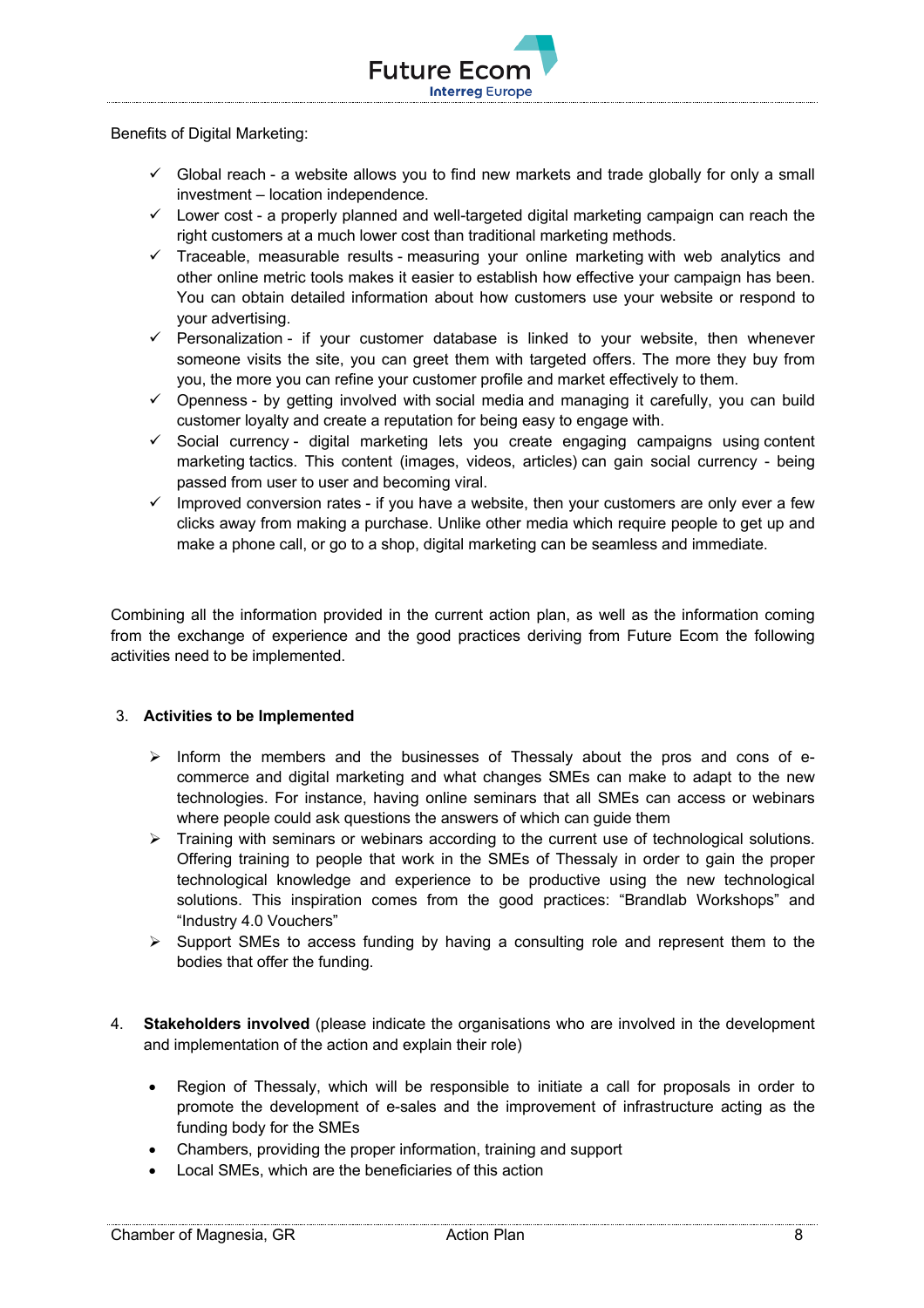

• Technology companies and institutes, acting as smart solution providers

## 5. **Timeframe**

eSales and Digital Marketing - 8 months duration

| <b>Timetable</b>     |                                                                                                                                                                                                                                                                                                                                            |
|----------------------|--------------------------------------------------------------------------------------------------------------------------------------------------------------------------------------------------------------------------------------------------------------------------------------------------------------------------------------------|
| 1 <sup>st</sup> Step | Inform the members and the businesses of Thessaly about the pros and cons<br>of e-commerce and digital marketing and what changes SMEs can make to<br>adapt to the new technologies. For instance, having online seminars that all<br>SMEs can access or webinars where people could ask questions the answers<br>of which can guide them. |
|                      | Organization of the seminars/webinars with the ones responsible for the<br><b>SMEs</b>                                                                                                                                                                                                                                                     |
|                      | <b>Duration: March 2021 - May 2021</b>                                                                                                                                                                                                                                                                                                     |
|                      | Training according to the current use of technological solutions. Offering<br>training to people that work in the SMEs of Thessaly in order to gain the proper<br>technological knowledge and experience to be productive using the new<br>technological solutions.                                                                        |
| 2 <sup>nd</sup> Step | Organization of the time and place of the training<br>$\bullet$<br>Communication with the people to be trained<br>$\bullet$<br><b>Trainers Recruitment</b><br>$\bullet$<br><b>Technical Advisory Support</b><br>$\bullet$<br>On-the-job learning (including leadership coaching)<br>$\bullet$<br>Execution of the training<br>$\bullet$    |
|                      | Duration: May 2021 - August 2021                                                                                                                                                                                                                                                                                                           |
|                      | Support SMEs to access funding by having a consulting role and represent<br>them to the bodies that offer the funding.                                                                                                                                                                                                                     |
| 3rd Step             | Organize a proper funding plan for the SMEs<br>$\bullet$<br>Connection between the SMEs and the funding body<br>$\bullet$<br>Providing feedback for the whole procedure<br>$\bullet$                                                                                                                                                       |
|                      | Duration: September 2021 - January 2022                                                                                                                                                                                                                                                                                                    |

\*The timeframe durations have been changed accordingly due to the delay and the inactivity the COVID-19 pandemic has caused.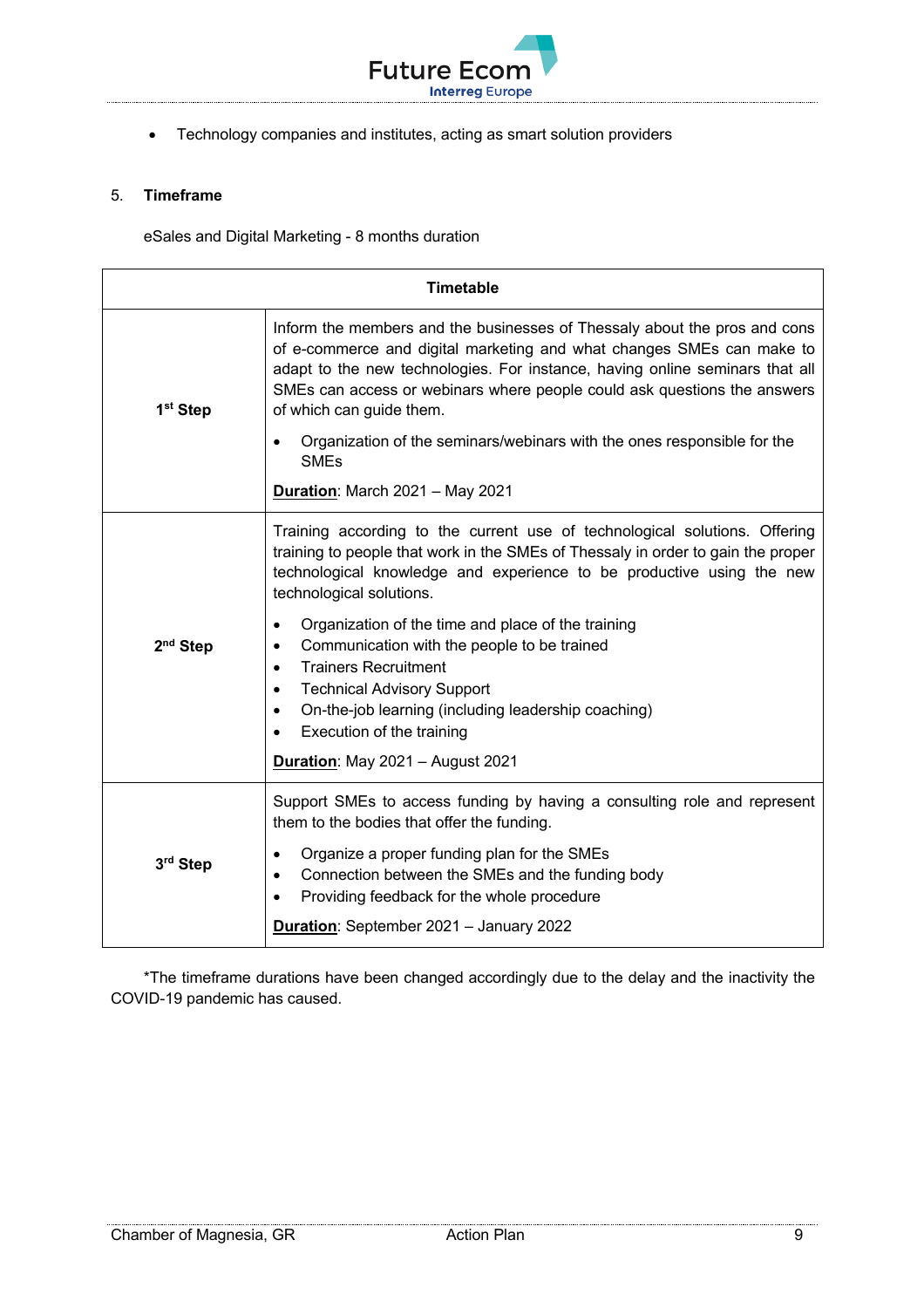

## 6. **Funding sources**

Innovation Coupons: Regional grants for the SMEs of the Region of Thessaly with aim the knowhow and technology transfer for the development of innovative products and services; innovative business production or operation processes; strengthening the cooperation of companies with research and technological institutes. This inspiration comes from the good practice: "Industry 4.0 Vouchers to promote SMEs digital transformation".

Coupon value: 10.000€

#### **Financial Plan (costs linked to the funding sources)**

Expenditures for the purchase-receipt of a service, by an Innovation Agency, for the preparation of a Knowledge Transfer Plan

Strengthening research, technological development and innovation

Promoting business investment in research and innovation

Developing links and synergies between businesses, research and development centers and the higher education sector

Establishment of permanent collaborative mechanisms between research units and companies, but also between companies to promote applied research (RIS3 areas) and to transfer knowledge and technology

**Total Budget: 10.000 €**

Link to the funding programme: https://www.espa.gr/el/Pages/ProclamationsFS.aspx?item=4591

Digital Jump and Digital Step: The Ministry of Economy and Development has announced the launch of the Digital Step and Digital Jump Actions. The actions are aimed at digital upgrading and transforming micro, small and medium-sized enterprises. In both actions 50% of the eligible costs are subsidized. In both actions 50% of the eligible costs are subsidized. Budgeted investment plans range from  $\epsilon$  5,000 to  $\epsilon$  50,000 in the Digital Step and from  $\epsilon$  55,000 to  $\epsilon$ 400,000 in the Digital Jump. Businesses submit an online application for funding, which is also accompanied by an electronic application form to the State Aid Information System.

#### **What is funded?**

Supply, transport, installation and operation of new ICT machinery and equipment necessary for the operation of the business and the provision of services

Supply and customization of software

Online store with features: a) At least 2 languages, b) Mobile responder, c) Software ordering, storage and online payments

Services related to: a) hosting, collocation, b) internet connection, c) digital advertising (google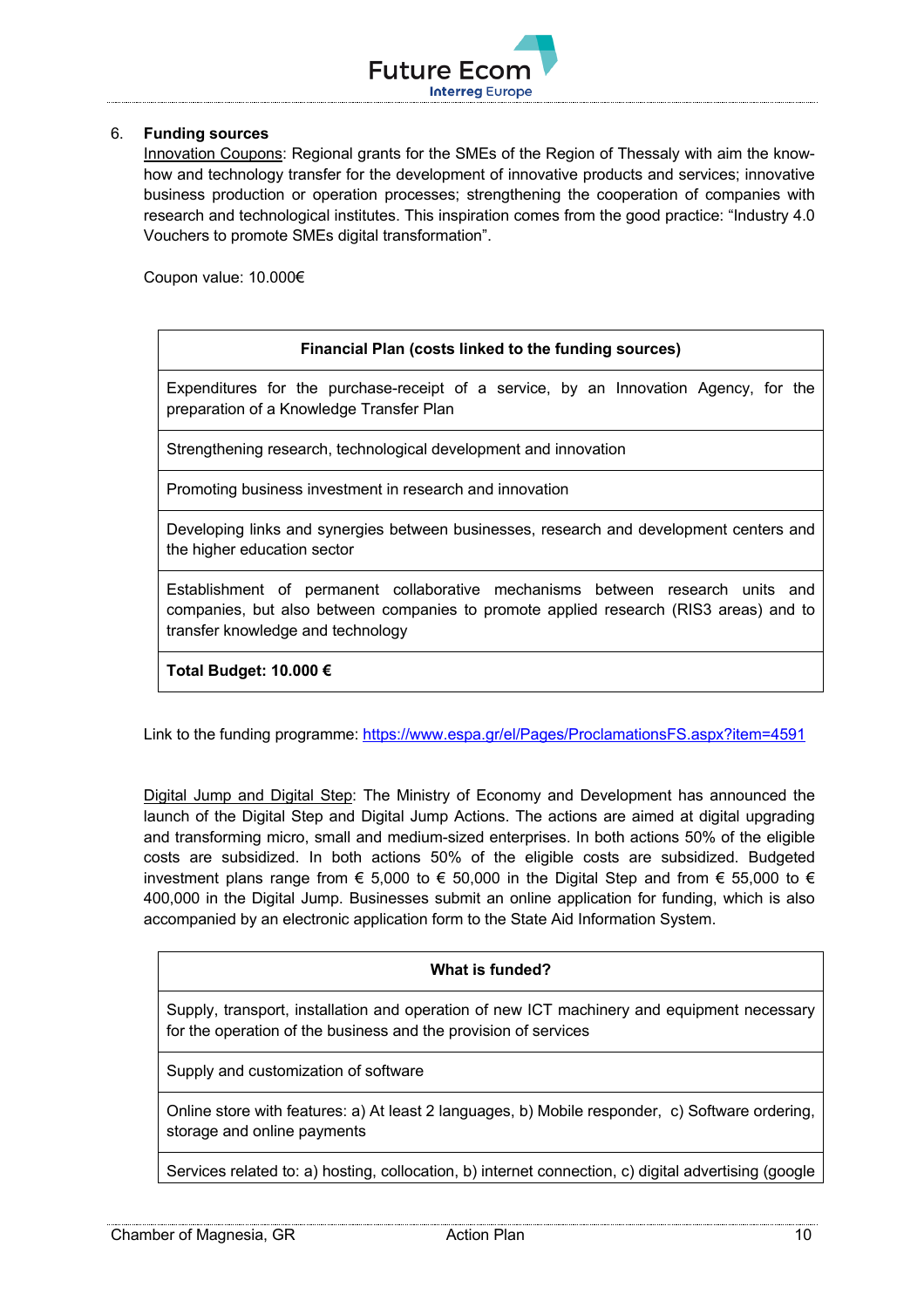

ads, Facebook ads), d) development of digital advertising material, e) development and / or certification of a digital security policy, f) data transfer or software customization

Wage costs for employees (new staff)

**Total Budget: 5.000 € - 50.000 €**

Link to the programme: https://www.espa.gr/el/Pages/ProclamationsFS.aspx?item=4591

Competitiveness Toolbox for Small and Very Small Businesses: A funding program targeting Small and Very Small Businesses. It aims to support existing small and micro-enterprises in order to upgrade and improve their competitive position in the internal and external market, investing in the modernization of their production equipment and the certification of their products. This funding program is an open call to businesses in the Region of Thessaly as well as in other Regions of the country.

| What is funded?                                                                    |
|------------------------------------------------------------------------------------|
| Machinery - Equipment up to 100% of the investment plan                            |
| Certification of products - services - processes up to 100% of the investment plan |
| Packaging - Label - Branding up to 25% of the investment plan Digital projection   |
| Consulting services - Technical studies                                            |
| Means of transport                                                                 |
| Wage costs of employees (new staff)                                                |
| Total Budget: 400.000.000 €                                                        |

Link to the programme: https://www.espa.gr/el/Pages/ProclamationsFS.aspx?item=4214

#### 7. **Impact on the Policy Instrument**

The main impact E-sales & Digital Marketing action is that it will turn the region of Thessaly into a "Smart Community". Smart Communities are focusing on the community, in order to make better cities betting on an option of progress that seeks the balance between the local economy and globalization. No matter the size of the city, urban or rural, the goal is to improve the competitiveness and standard of living. Thus, it will give a boost to the regional electronic commerce as well as it will improve the competitiveness of the periphery as a whole.

By doing that, SMEs of Thessaly will optimize their sales procedure for better conversion, enhance the use of intelligent content as well as embrace cross selling and up selling. Using the benefits that were mentioned, electronic commerce utilization will deliver traceable and measurable results, personalization and the ability to create the most suitable content for drawing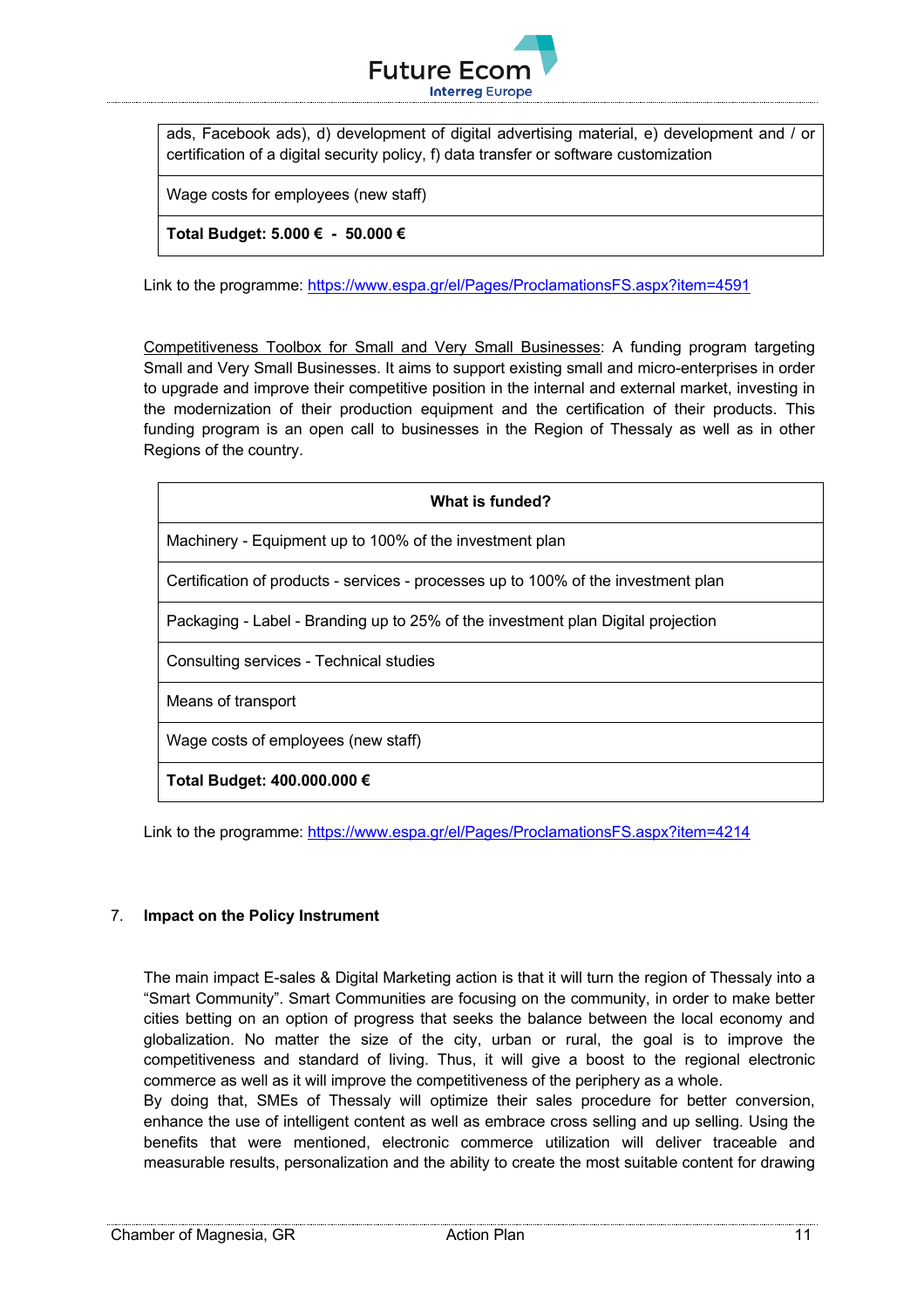

the attention of the ones interested. The region will enter a technological era full of possibilities, which will deliver value not only to the region but also to the county as a whole. Last but not least, an open call for all SMEs is proposed to be made by the Region of Thessaly, which will make all the above possible. This call for proposals will enhance the development of e-Sales and the improvement of the technological infrastructure in the Region of Thessaly.

## **ACTION 2 - ePROCUREMENT**

## 1. **Description**

Electronic Procurement (e-Procurement) is a part of e-commerce that defines the transactions between business-buyers and business-suppliers. These transactions can be accomplished through electronic methods, in particular via the Internet. The process that defines e-Procurement comprised of 3 basic steps: 1) Source 2) Procure 3) Analysis.

In the e-commerce category there are different models / types that describe the respective transactions: a) B2G e-commerce (Business to Government), b) B2B e-commerce (Business to Business) and c) B2C e-commerce (Business to Consumer). E-procurement is mainly in the form of B2B e-commerce. In the present study, we address the first two types of e-Procurement, the B2G ecommerce (Business to Government) and B2B (Business to Business).

## **B2G (Business to Government) e-Procurement**

The Greek procurement system, during the crisis and before, was characterized by a complex framework of legal and institutional structures. The Greek legal system of electronic procurement and public procurement is complex as it consists of approximately 400 laws, regulations and presidential decrees. A single public procurement authority was needed to define the responsibilities of those with political, executive and oversight functions. In addition to the major problems affecting the Greek society such as corruption and reduced transparency, efforts are being made to combat them through the e-Procurement system and the corresponding impetus paid at the government level. Fighting these issues can now be easily achieved by adopting electronic supplies and electronic reporting tools that have substantially increased the efficiency, openness and ease of supervision of the system. In 2011, the government established the Hellenic Single Public Procurement Authority (SPPA) to be the primary procurement organization. Its responsibilities include managing central government procurement of works, supplies and services, providing policy advice to the legislature, providing guidance to awarding authorities on the application of procurement law and regulation, and authorizing the use of special procedures, such as negotiated procedure without publication notice. The SPPA also plays a supervisory role by monitoring and evaluating awarding authorities' decisions for effectiveness and conducing random checks of on-going procedures for compliance. The Authority is fully operational, with a staff of 100 employees, and is in an on-going process to obtain the technical capacity, including servers and experts, necessary to become the focal point of all e-platforms available in Greece for e-Procurement.

 $\div$  The central portal, known as Prometheus, contains links to all the key platforms, as well as training and guidance materials, legal materials, and statistical reports. Prometheus also hosts links to the Central Electronic Registry for Public Procurement (CERPP), which serves as a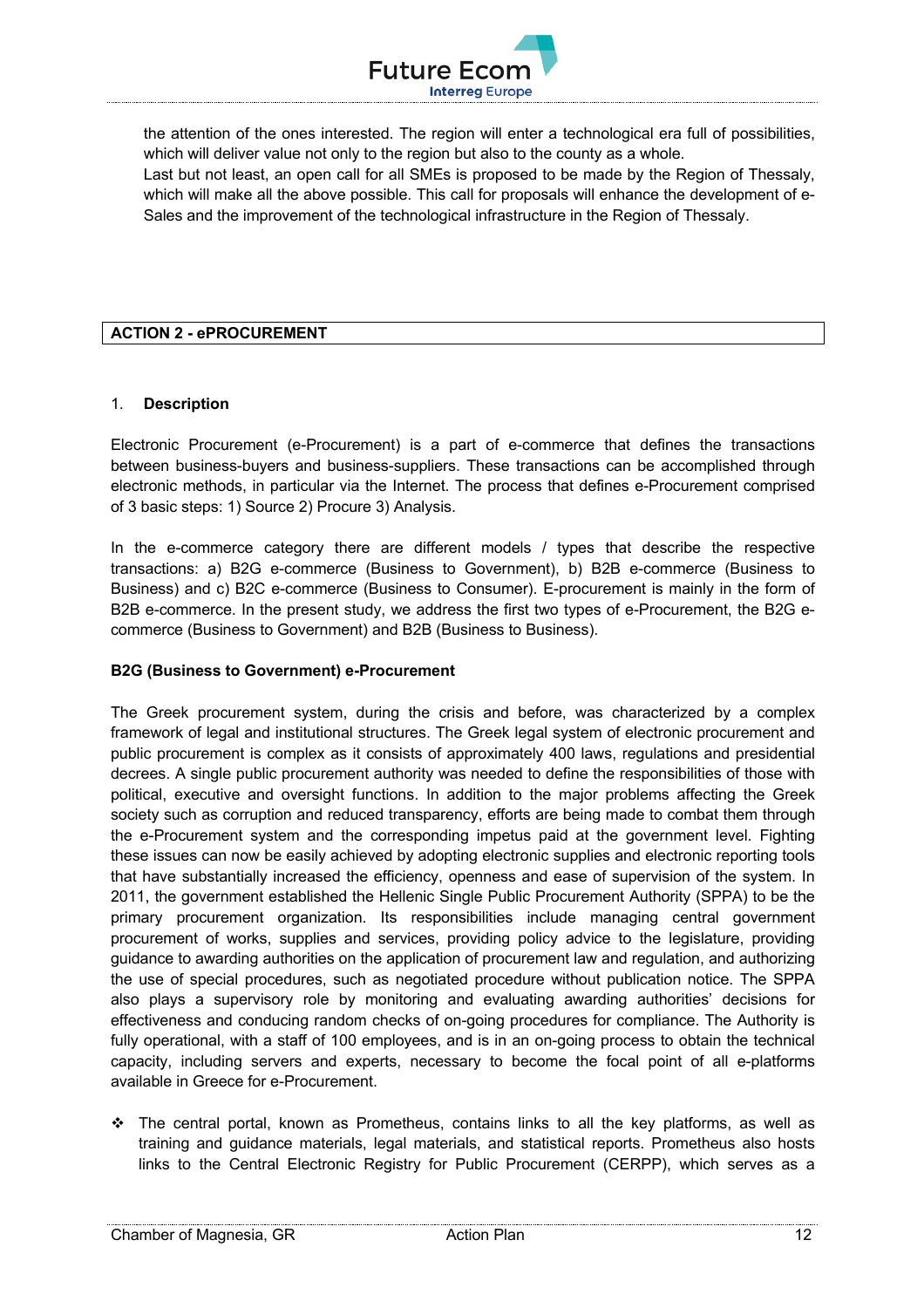

transparency register. All procurement notices worth EUR 1,000 and above must be published on this platform.

- \* The key e-Procurement platform is the National Electronic Public Procurement System (ESIDIS), which offers e-notification, e-access, and e-submission.
- v For the post awarding procedure, the Greek Government has established electronic tools, such as e-auction, e-catalogue, e-ordering, e-payment and e-archiving.
- $\cdot \cdot$  There is a search engine for open public data, which contains all Greek open Government documents, including relevant data and information on tenders and procurement procedures. The portal was established with the objective to promote transparency among the Greek citizens and to encourage the use of public data.

## **B2B (Business to Business) e-Procurement**

The e-Procurement is crucial and strategic because the market is large and expanding day by day. The entire business has been changed because of e-Procurement .It has automated major supply chains and provided great benefits for buyer and supplier as well as the overall economy. Eprocurement Market Functions are basically Aggregation, Matching and Facilitation.

The former challenge of running a business at local or national level has moved to global scale due to digitization. The companies fail to understand that they are just not competing against their direct competitors, but there is an online market like Amazon, Google, eBay, and Alibaba which will transform B2C faster than B2B. So, there is a need to integrate e-procurement into the business life.

E-procurement increases efficiency due to competition, transparency and lower transaction costs. Furthermore, it reduces the opportunity for fraud and corruption due to automated processes. Create a Digital Single Market is one of the ten priorities of EC, one borderless market with harmonized legislation and rules for the benefit of business throughout Europe. SMEs can become micromultinationals and scale up quickly. Most digitized companies produce more and are more competitive compare to less digitized companies.

#### **Relevance**

This action derives from the interregional exchange of experience and in particular it is linked with the following Future Ecom good practices:

• "NetHUB", which is a project that helps in developing a novel service model together with logistics service providers and buyers

Challenges SMEs in export/ import business are facing are lack of enough cargo flow, high costs and shortage of expertise in logistics services. NetHUB project´s idea was to develop a novel service model together with logistics service providers and buyers. Development work was done through personal interviews and workshops which notably increased collaboration between companies and enhanced commitment towards the project. As a result a new quote request application was designed and completed. The application is used online on its website. A client makes a quote request by using the application. The application guides the user to fill in essential information about desired logistics service. Multiple companies are reached with a single quote. This service is free for the buyer. Interested service providers then make quotes to the buyer in the application. The buyer completes the quote request by accepting one of the quotes from service provider. The proposal for development of a platform for electronic procurement integrating service providers and buyers was inspired by NetHUB. Training to the SMEs of the Thessaly Region (owners and employees) is necessary in order to be familiar with the technology and the utilization of the platform.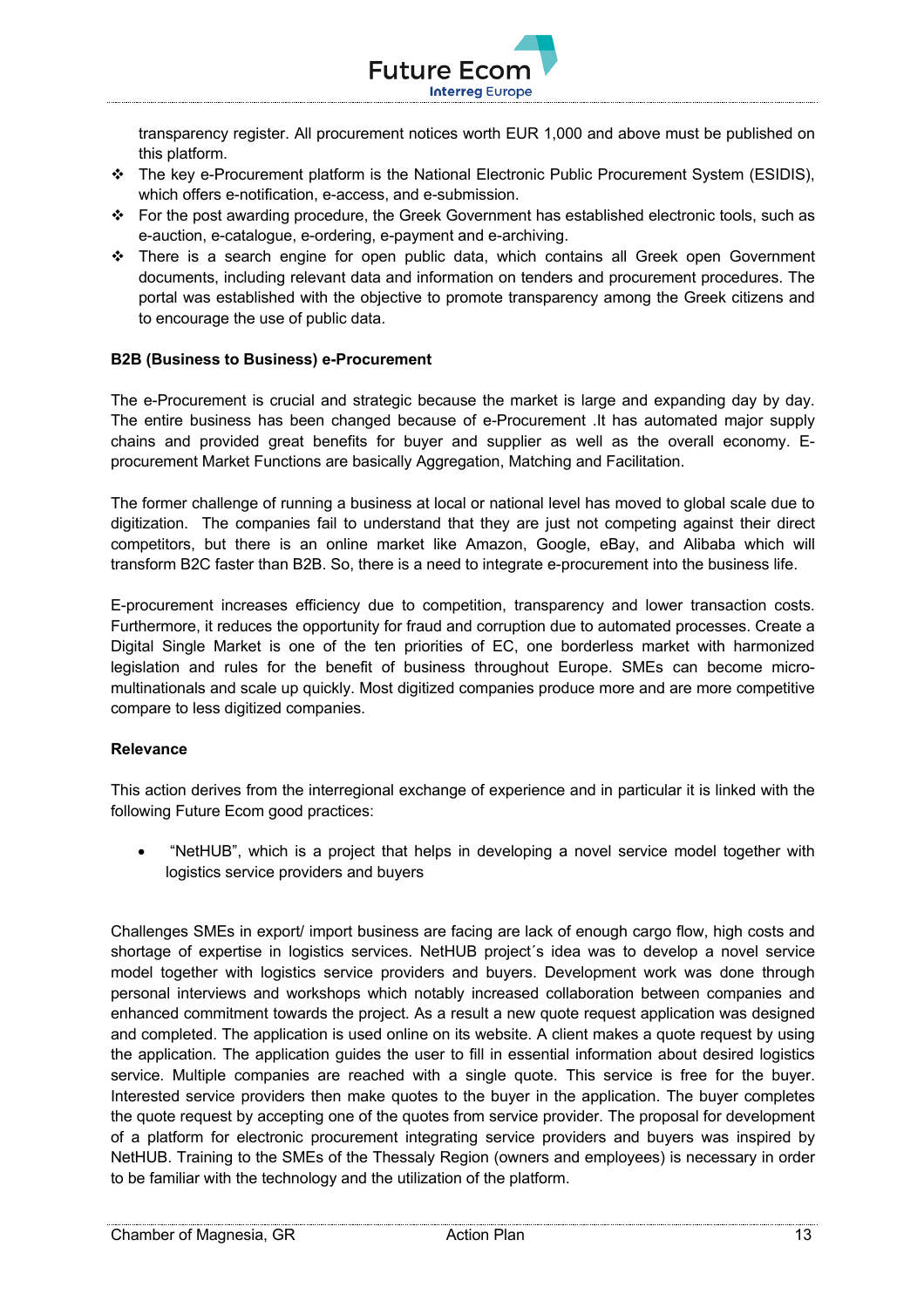

https://www.interregeurope.eu/policylearning/good-practices/item/3436/nethub/ http://finnhub.net/en/#/index

• "Central Public Procurement of Intermunicipal Community Medio Tejo (CC-CIMT)", which consists of a strategic project in the context of Local Administrative Modernisation, which aims at centralise the procurement of public works.

The CC-CIMT was set up with the aim of developing a common electronic purchasing system for the Municipalities to obtain financial / procedural savings. It is a centralised trading and contracting system for the acquisition of a standardised set of goods/services. This supra-municipal level approach obliges companies to adopt a strategy of digital transformation and adapting to more agile procurement processes wider including the adoption of framework agreements, facilitating the procedures developed by the acceding entities and promoting free and transparent access for companies. The CC-CIMT is an opportunity for public authorities/companies adopt competences in the area of electronic acquisitions and public procurement at large scale, presenting itself as fundamental role for the region and its stakeholders. This good practice in combination with the "NetHub" will help SMEs to improve the knowledge, skills and competences of their human resources.

https://www.interregeurope.eu/policylearning/good-practices/item/4240/central-publicprocurement-of-intermunicipal-community-medio-tejo-cc-cimt/

• "Smartlog: Blockchains in Logistics", was one of the cases presented in the interregional meeting where it was discussed the use of the blockchain technology in procurement.

The utilization of blockchain technology can enhance the transferability of the required information during the procurement process. It improves the level sharing and reduces the inefficiency of the enormous networking as well as the delays of the travels. By using such technological tools a business can make sure that the provided information during the process is up to hundred percent accurate and the technical administration of the information is completely distributed. Regarding the online and electronic procurement, a blockchain can make the transaction-based processes be automated and create a level of authenticating transaction audit trails. Last but not least, blockchain technologies can improve the level observation and tracking resolution as well as the quality of the messages provided. In the region of Thessaly, a technological tool like blockchain can help in the adaptation of the emerging technology and raise the levels of the people's trust regarding new technological tools.

## 2. **Benefits of B2B e-Procurement**

- $\checkmark$  Increased Productivity: using the online file storage service ensures time and equivalent speed, with the ability to reuse bids, compared to traditional online supplies e.g. blockchain technology for information storage
- $\checkmark$  Reduced Costs: e-Procurement ensures that stock remains available to the business by avoiding double costs, leveraging volume buying and eliminating costs of paper-based systems (for example, the cost of stamps).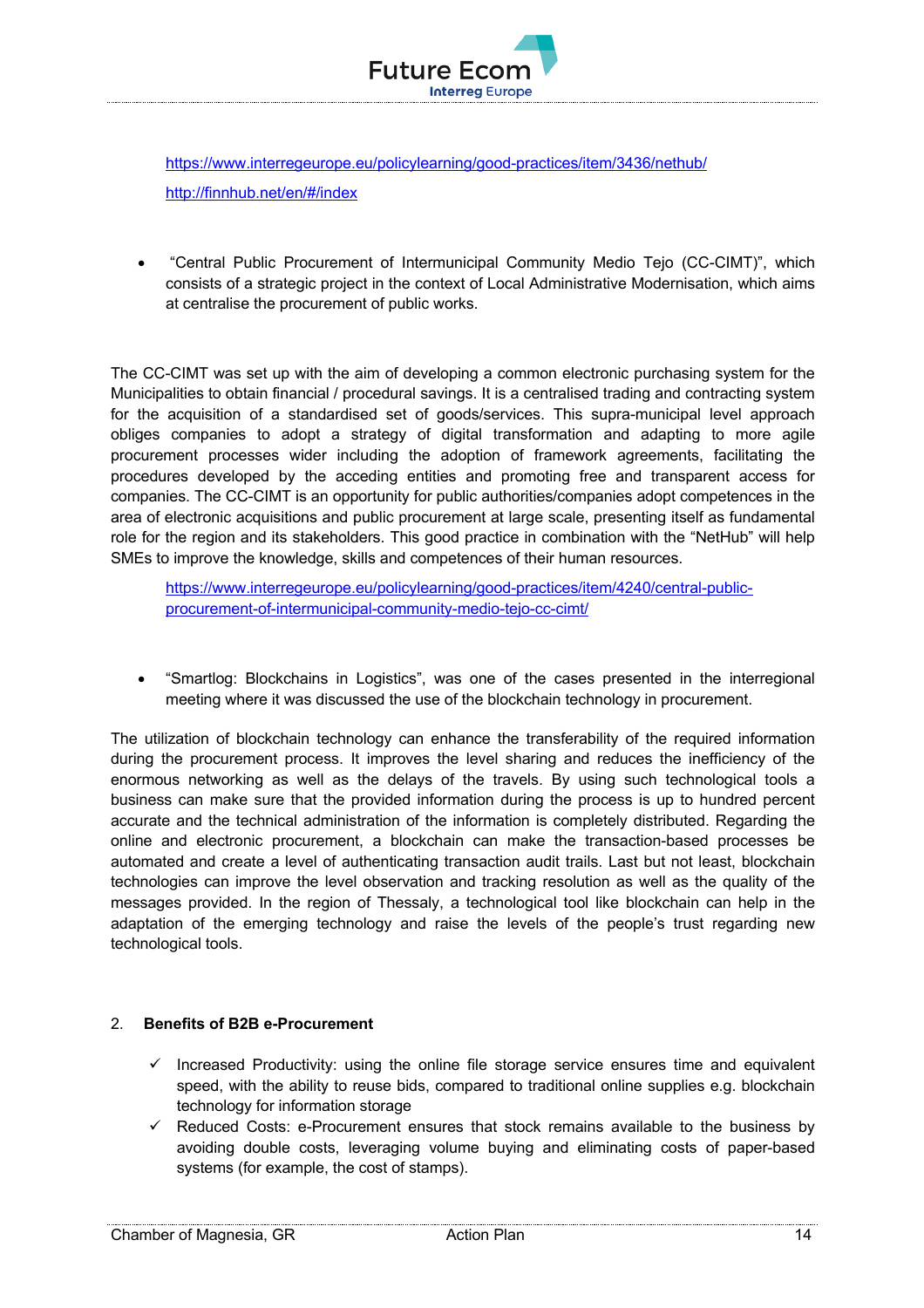

- $\checkmark$  Transparent Spending: e-Procurement facilitates the recording and analysis of reports on procurement systems and ensures that procurement procedures are in line with business policies.
- $\checkmark$  Eliminating Paperwork: using electronic procurement makes it easier to find older bids as most of the data can be stored electronically.
- $\checkmark$  Reduced Errors: the electronic ability to find older orders / offers makes comparison with new ones easier. This makes electronic mapping easier to check for errors.
- $\checkmark$  Increased Transaction Speed: greater efficiency results, by the time saved through electronic procurement. The procurement cycle time is accelerated due to electronic relationships with suppliers. Transaction speed also increases as the handling of online services enhances and simplifies the buying process.
- $\checkmark$  Standardized Buying: with different departments that take decision about e-procurement, there can be differences in what and how they buy. E-mail shopping makes it easier for any service to comply with company's procurement standards

Combining all the information provided in the current action plan, as well as the information coming from the exchange of experience and the good practices deriving from Future Ecom we came up with the following activities that need to be implemented.

## 3. **Activities to be Implemented**

- $\triangleright$  Development of B2B platform in regional level or using an already existing application that focuses on B2B procurement and especially on industry and logistics chain
- $\triangleright$  Registration of potential suppliers and buyers making a pretty handy network that will support all the supply chain
- $\triangleright$  Training and support to the SMEs in order to provide the know-how and the experience to use such a platform as well as helping them communicating with the providers even outside the platform. The inspiration came from "NetHub" as well as "BrandLab". With targeted workshops the proper knowledge and know-how will be transferred to enhance the digitization and more specifically the electronic procurement.

## 4. **Stakeholders involved**

- Region of Thessaly, planning a call for proposal for the Digitization of the Chambers
- Chambers providing the proper information, training and support, responsible for the platform development and management
- Local SMEs, which in this action will act as buyers and suppliers

## 5. **Timeframe**

eProcurement - 10 months duration

|                      | <b>Timetable</b>                                                                                                                                         |
|----------------------|----------------------------------------------------------------------------------------------------------------------------------------------------------|
| 1 <sup>st</sup> Step | Development of B2B platform in regional level or using an already existing<br>application that focuses on B2B procurement and especially on industry and |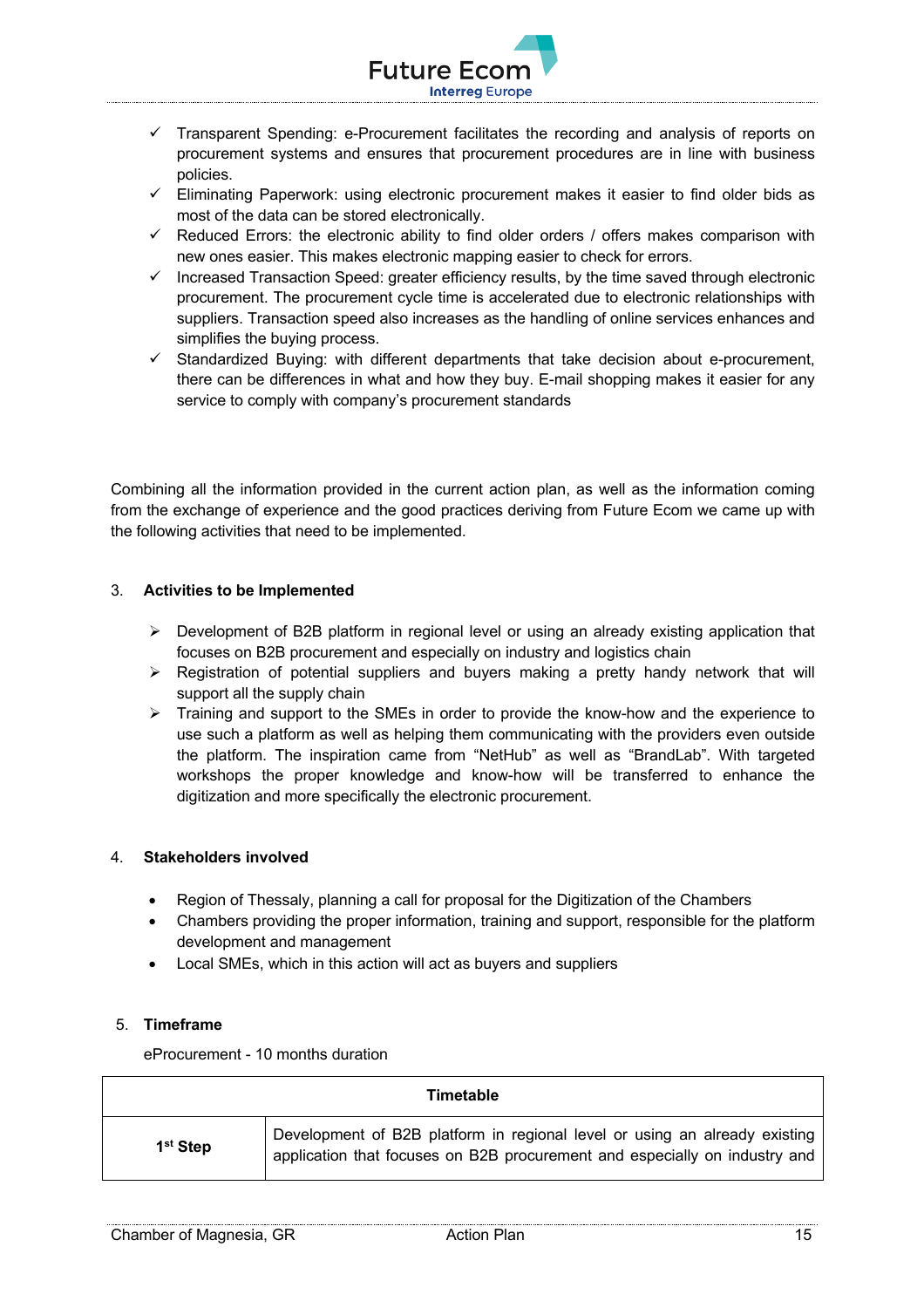

|            | logistics chain.<br>Research for a proper application to use or communication with the proper<br>IT constructors to build the platform<br>Communication with the SMEs<br>Duration: February 2021 - June 2021                                                                                                                                |
|------------|---------------------------------------------------------------------------------------------------------------------------------------------------------------------------------------------------------------------------------------------------------------------------------------------------------------------------------------------|
| $2nd$ Step | Registration of potential suppliers and buyers making a pretty handy network<br>that will support all the supply chain.<br>Finding the network that will support the supply chain<br>Duration: June 2021 - September 2021                                                                                                                   |
| 3rd Step   | Training and support to the SMEs in order to provide the know-how and the<br>experience to use such a platform as well as helping them communicating with<br>the providers even outside the platform.<br>Organizing the time and place of the training<br>Communication with the SMEs for feedback<br>Duration: October 2021 - January 2022 |

\*The timeframe durations have been changed due to the delay and the inactivity the COVID-19 pandemic has caused.

## 6. **Funding sources**

|                                     | B2G is free to use                                       |
|-------------------------------------|----------------------------------------------------------|
| Cost for the e-Procurement Platform | B2B use of eplatform may be charged from the<br>provider |

Digital Jump and Digital Step: The Ministry of Economy and Development has announced the launch of the Digital Step and Digital Jump Actions. The actions are aimed at digital upgrading and transforming micro, small and medium-sized enterprises. In both actions 50% of the eligible costs are subsidized. In both actions 50% of the eligible costs are subsidized. Budgeted investment plans range from € 5,000 to € 50,000 in the Digital Step and from € 55,000 to € 400,000 in the Digital Jump. Businesses submit an online application for funding, which is also accompanied by an electronic application form to the State Aid Information System.

## **What is funded?**

Supply, transport, installation and operation of new ICT machinery and equipment necessary for the operation of the business and the provision of services

Supply and customization of software

Online store with features: a) At least 2 languages, b) Mobile responder, c) Software ordering, storage and online payments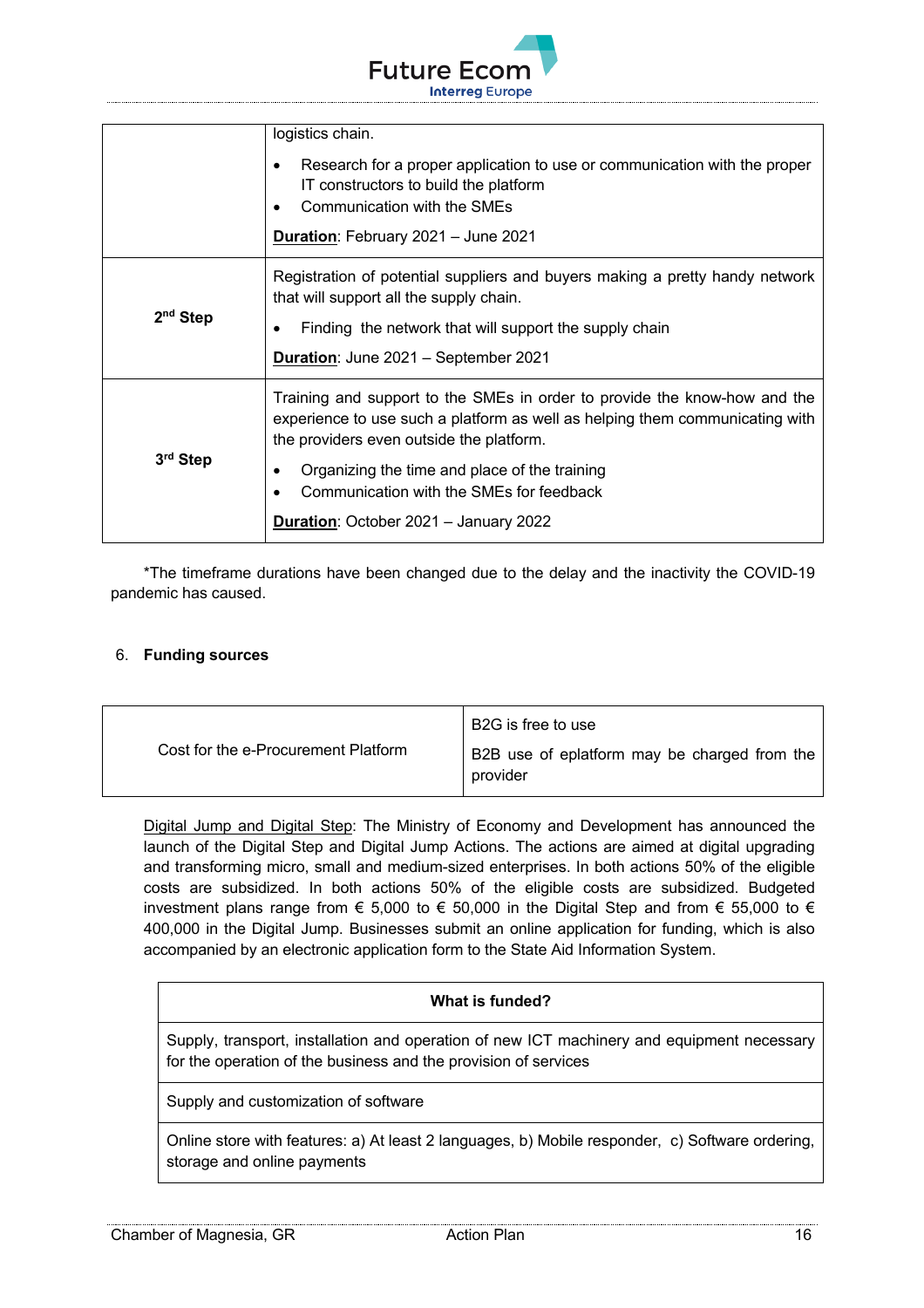

Services related to: a) hosting, collocation, b) internet connection, c) digital advertising (google ads, Facebook ads), d) development of digital advertising material, e) development and / or certification of a digital security policy, f) data transfer or software customization

Wage costs for employees (new staff)

**Total Budget: 5.000 € - 50.000 €**

Links to the programme: https://www.espa.gr/el/Pages/ProclamationsFS.aspx?item=4591

## 7. **Impact on the Policy Instrument**

e- Procurement allows local SMEs to reduce spending, control the budget and trace the orders in the supply chain. This will potentially improve their competitiveness and market positioning.

A platform will connect to the central database of the Chamber of Magnesia and will offer limitless target groups, tracking orders, improving the operational performance of businesses, which in turn will deliver the best of value to the potential customers of the companies as well as the group members of the electronic procurement network. This creates new possibilities concerning regional and interregional expansion of the SMEs and the evolution of the market as a whole. The Region of Thessaly is planning a call for proposal for the Digital Upgrade of the Chambers. This will have a positive impact on the policy instrument in general.

## **ACTION 3 - SMART OPEN MALL**

## 1. **Description**

Smart Open Mall is based on the traditional form of each mall type, incorporating modernized infrastructure to make the visitor's / customer's / consumer's life simpler and easier. A modern Smart Open Mall, as defined by large and successful Open Mall globally, may contain: special signs, demarcations, specialized parking spaces, guarded spaces and toddler entertainment and finally their success is based on the implementation of organized marketing activities. A smart open mall has as a target audience not only the residents of the area within which the open mall is located, but any kind of visitor as well (tourists for instance). A modern Smart Open Mall, based on foreign standards, contains the following: Easy movement to and from the commercial area, Specialized parking, Dining and entertainment areas, Special childcare facilities, Fully compatible with special facilities that facilitate the movement of people with disabilities (for instance, special signs and demarcations), Special parking spaces and mobility for people using bicycles as a means of transport, Walking distance to an easily accessible subway station, Improved and organized marketing actions, such as using an app, or providing free internet to anyone in the business, Customized places to enjoy a coffee or a hand-medown meal for those who visit the mall for a while or just for a pleasant break from their daily routine.

Smart Open Mall is integrated through specialized b2b platforms for enhancing local business services. The solution is provided by Smart Open Mall Ecosystems, which are unified information systems that provide intelligent infrastructure services for the advanced and efficient provision of business, cultural and tourist services. The systems wrap and extend the services of a Smart City to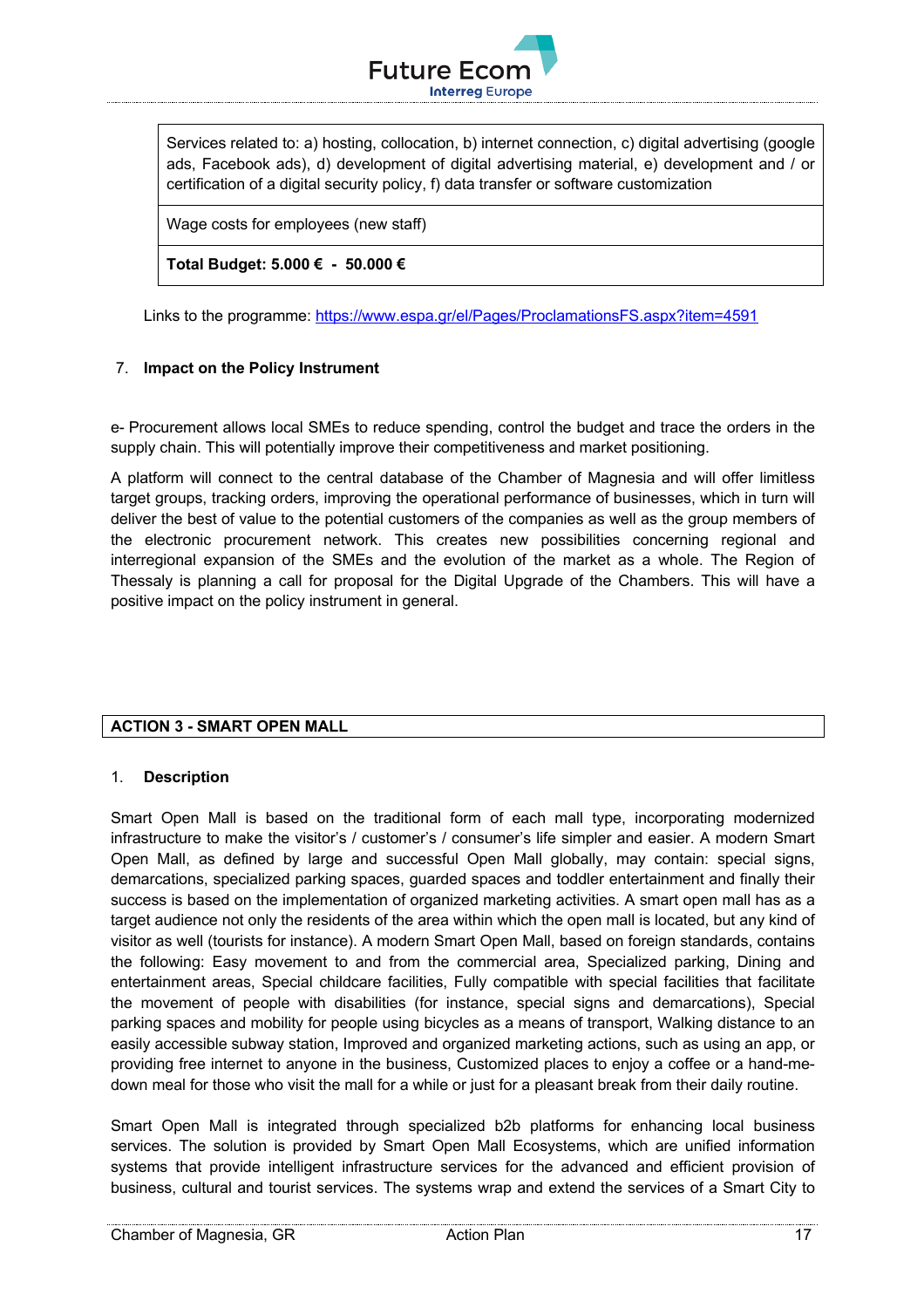

the benefit of the city or the surrounding areas; targeting to the financial enlargement of the local economy via the leverage of its cultural, touristic and market product.

## **Relevance**

• This action can be linked with the good practice "E-Export via online marketplaces", which has as a goal to provide competences and a virtual CMS platform enabling companies to utilize online marketplaces.

The project is aiming to uncover corporate attitudes and knowledge about e-export and online marketplaces and their readiness to sell through digital channels in global online marketplaces. It will investigate barriers and opportunities for e-export in the companies. In addition, a global survey of the potential online e-export marketplaces is undertaken to assess which marketplaces are relevant to each company. Model and tools: The project will develop a model, as well as tools to clarify the company's maturity for e-export through online marketplaces. The purpose is to assist companies in narrowing down the potential online marketplaces based on a match with the company's readiness and the company's existing business model. Platform for e-export: This activity focuses on designing and developing a prototype of a digital platform (Virtual CMS) for Danish companies who want to get online in one or more of the selected online marketplaces.

The platform used by the Danish company is a good paradigm and practice to be transferred to our Smart Open Mall network in order to assist the connected small and medium size enterprises to online marketplaces and potential customers. One point to be mentioned is that an invitation for the action concerning Smart Open Malls in Greece by the General Secretariat for Research and Technology (GSRT) has been put through and thus this will enhance the establishment of the Smart Open Mall in the region of Thessaly.

https://www.interregeurope.eu/policylearning/good-practices/item/3951/e-export-via-onlinemarketplaces/

https://onlinemarkedspladser.dk/

• This action can be linked with the example of the GFT "Smart Community" proposal for the development of a technological platform, based on blockchain technology, arriving from the international exchange of experience.

This platform will utilize the blockchain technology, which enables the B2C2C (Business to Community to Consumer) model as an integration of the classic B2B and B2C relationships in a new effectively disruptive way. Through this technology it is possible to enable an innovative relationship between companies and their customers for which collaborative and cooperative paths can be built in order to obtain shared objectives. A relationship on the grounds of which it is possible to award rewards for virtuous behavior and direct this new capacity towards defined and also shared marketplaces.

The development of a platform using blockchain technology as well as IoT technology is another good paradigm for the establishment of a Smart Open Mall ecosystem. The reward system is also an asset for both sides i.e. businesses and customers.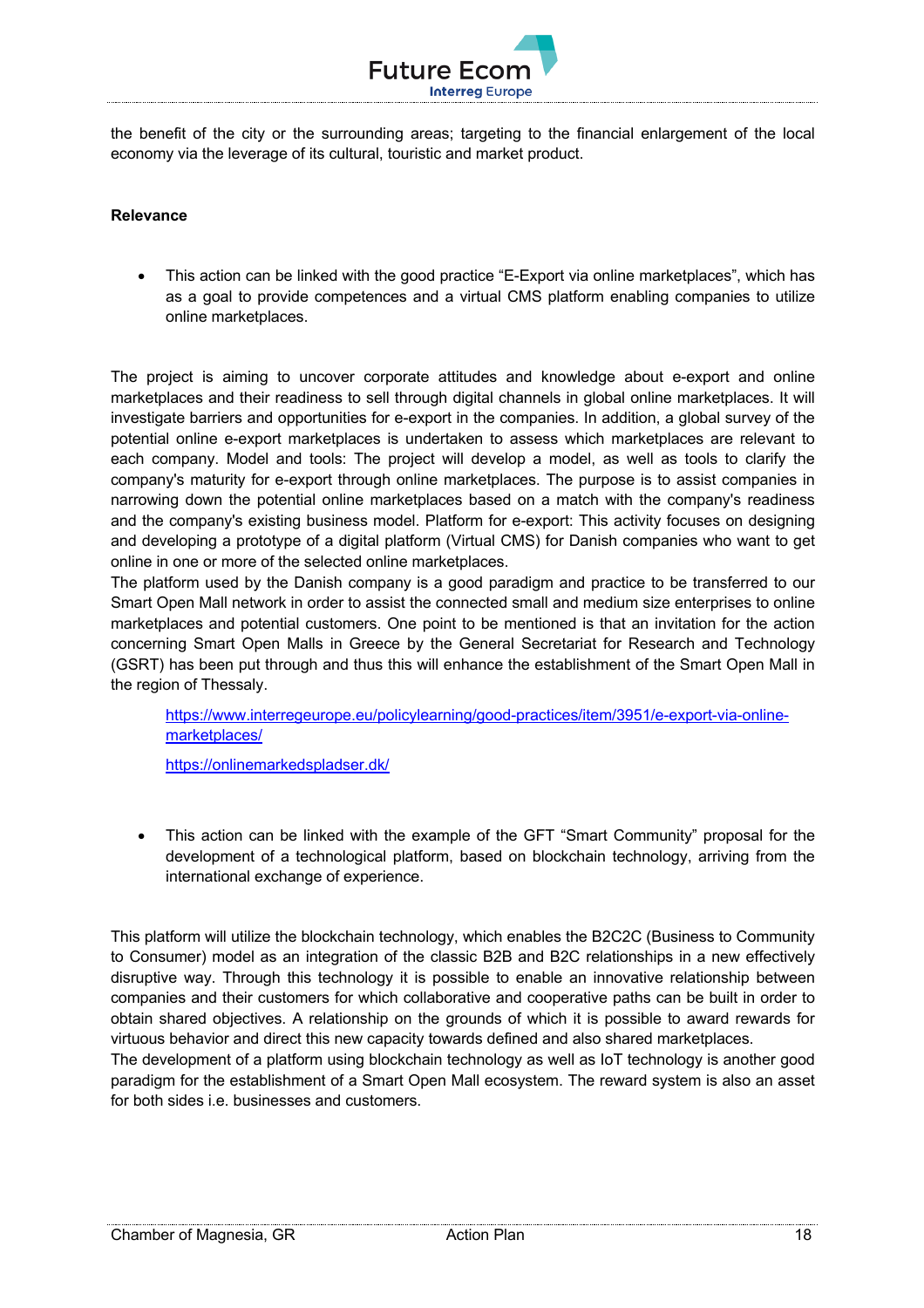

## 2. **Benefits**

- $\checkmark$  Implementation of new technologies with the handling of the project
- $\checkmark$  Potential increase in the range of shopping options in the area
- $\checkmark$  Cultural development, a big plus for the Municipality of the area
- $\checkmark$  New destination for tourists and visitors of all kinds for shopping or not
- $\checkmark$  Adoption of new technologies will help people introduce a new era
- $\checkmark$  Making the market follow the international and European standards
- $\checkmark$  Convenience for customers and visitors in general
- $\checkmark$  Offering products for sale on additional platforms that will make customer's life easier
- $\checkmark$  Digitalization and automation is the key to manage and keep up with the upscaling requirement of global e-commerce
- $\checkmark$  Technology improves strategy and business development
- $\checkmark$  Improvement in processes by reducing costs in general
- $\checkmark$  New job positions for the citizens in the region that hosts the mall
- $\checkmark$  High expectation for revenues in the region as a whole

Combining all the information provided in the current action plan, as well as the information coming from the exchange of experience and the good practices deriving from Future Ecom we came up with the following activities that need to be implemented.

## 3. **Activities to be Implemented**

- $\triangleright$  Design of an integrated model of open trade centre / open mall in Municipal level
- $\triangleright$  Specification of the area of intervention (trading area routes to be included)
- $\triangleright$  Selection of technological solutions to be implemented (smart city and smart sustainable mobility applications/systems)
- $\triangleright$  Connection with public space and current smart city applications
- $\triangleright$  Developing a specialized b2b platform for enhancing local entrepreneurship through loyalty and rewarding interaction services
- $\triangleright$  Connection with other local open malls in regional level under a unified integrated platform

## 4. **Stakeholders involved**

- Trade Unions / Chambers will be the collective bodies responsible for the management of the local open malls
- Municipalities, which will help enhancing connection with public space and current smart city applications
- Thessaly Region, which will help enhancing connection of local open malls in regional level under a unified integrated platform
- Ministry of Economy and Development, the body responsible for providing the financial scheme
- Technology solutions providers, will help with the adaptation to the new technological tools
- Local SMEs, which are the beneficiaries of this action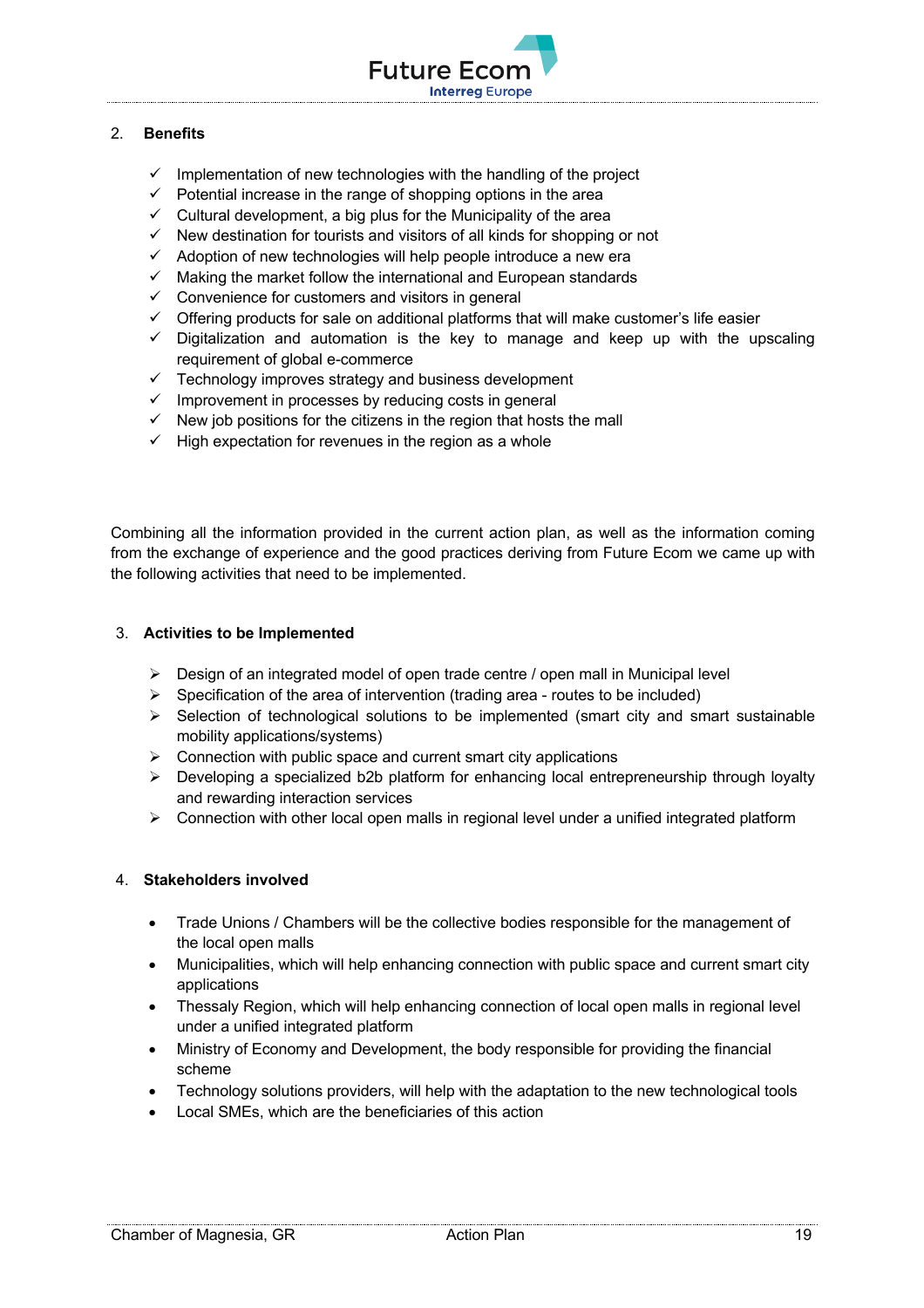

## 5. **Timeframe**

Integrated b2b platform - 10 months duration

| <b>Timetable</b>     |                                                                                                                                                |
|----------------------|------------------------------------------------------------------------------------------------------------------------------------------------|
| 1 <sup>st</sup> Step | Design of an integrated model of open trade centre / open mall in Municipal<br>level when the proper specialists to design it have been found. |
|                      | Duration: March 2021 - May 2021                                                                                                                |
|                      | Specification of the area of intervention (trading area - routes to be included).                                                              |
| $2nd$ Step           | Market segmentation and pinpointing the places of interest<br>Duration: May 2021 - June 2021                                                   |
|                      |                                                                                                                                                |
| 3rd Step             | Selection of technological solutions to be implemented (smart city and smart<br>sustainable mobility applications/systems).                    |
|                      | Duration: July 2021 - August 2021                                                                                                              |
| 4 <sup>th</sup> Step | Connection with public space and current smart city applications.                                                                              |
|                      | Duration: September 2021 - November 2021                                                                                                       |
|                      | Developing a specialized b2b platform for enhancing local entrepreneurship<br>through loyalty and rewarding interaction services.              |
| 5 <sup>th</sup> Step | Communication with the suitable IT specialist in order to construct the<br>platform                                                            |
|                      | Duration: November 2021 - December 2021                                                                                                        |
| 6 <sup>th</sup> Step | Connection with other local open malls in regional level under a unified<br>integrated platform.                                               |
|                      | Duration: January 2022 - February 2022                                                                                                         |

\*The timeframe durations have been changed due to the delay and the inactivity the COVID-19 pandemic has caused.

## 6. **Funding sources**

- Operational Programme "Competitiveness, Entrepreneurship & Innovation", Ministry of Economy and Development. Which is one of the seven Sectoral and thirteen Regional Operational Programs of the Partnership and Cooperation Agreement (NSRF) for the period 2014-2020. It covers the whole of Greece and has a 4.67 billion Euros public expenditure budget (3.65 billion Euros EU contribution). The pivotal strategic objective of programme is to enhance the competitiveness and extroversion of enterprises, to facilitate transition to quality entrepreneurship, while at the same time advancing innovation and growth of domestic added value.

Link to the programme: https://www.espa.gr/en/pages/staticOPCompetEntrepInnov.aspx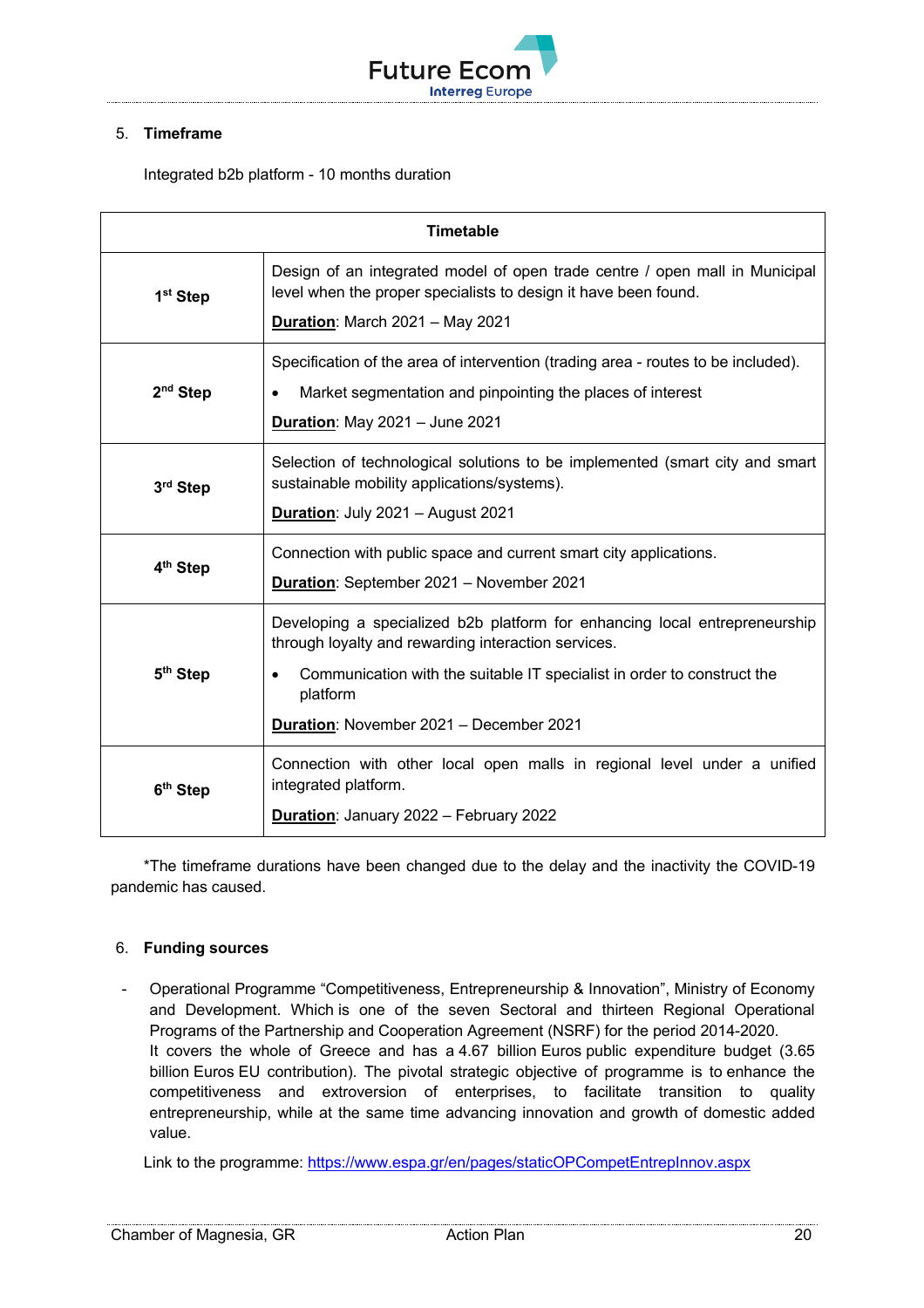

- Invitation for action concerning Smart Open Malls in Greece by the General Secretariat for Research and Technology (GSRT).

Links to the programme: http://www.antagonistikotita.gr/epanek/proskliseis.asp?id=132&cs

## 7. **Costs**

Total cost of local open mall platform: 25.000€ - 60.000€ (depending on the number of businesses involved)

| Costs Analysis (costs linked to the funding sources) |                                                 |  |
|------------------------------------------------------|-------------------------------------------------|--|
| <b>Investment Costs</b>                              | <b>Functional Costs</b>                         |  |
| Programming and design                               | Material equipment                              |  |
| Availability 24/7                                    | Consulting costs                                |  |
| Availability to an app store for mobile devices      | Managing and technical costs                    |  |
| RDI equipment (e.g. information technologies)        | Energy providing costs                          |  |
| Testing                                              | Advertising and Promotion                       |  |
| Investment to an SaaS software                       | Educational costs (e.g. for the use of the app) |  |
| Use of specialised servers                           | Wage of staff                                   |  |
| Monitoring control                                   | Communication costs                             |  |
|                                                      | Transporting costs                              |  |

#### 8. **Impact on the Policy Instrument**

The establishment of the Smart Open Mall will stimulate the local economy by attracting people to City Center businesses and lower connectivity costs for citizens and visitors. It will improve government efficiency by the utilization of the new technologies and the promotion of the area. Digitization and more specifically the development of such an action will also drive new revenue streams and economic development by enhancing awareness of customer activity and behavior. The creation of the platform for strengthening local entrepreneurship aims to meet the needs of citizens, providing Open Trade Center services and citizen information services through a common smart application, acting as an ecosystem of interaction and synergy of all stakeholders. Connectivity grows stronger and by use of IoT technologic solutions the region of Thessaly would undoubtedly enter the starting level of transformation into a Smart City.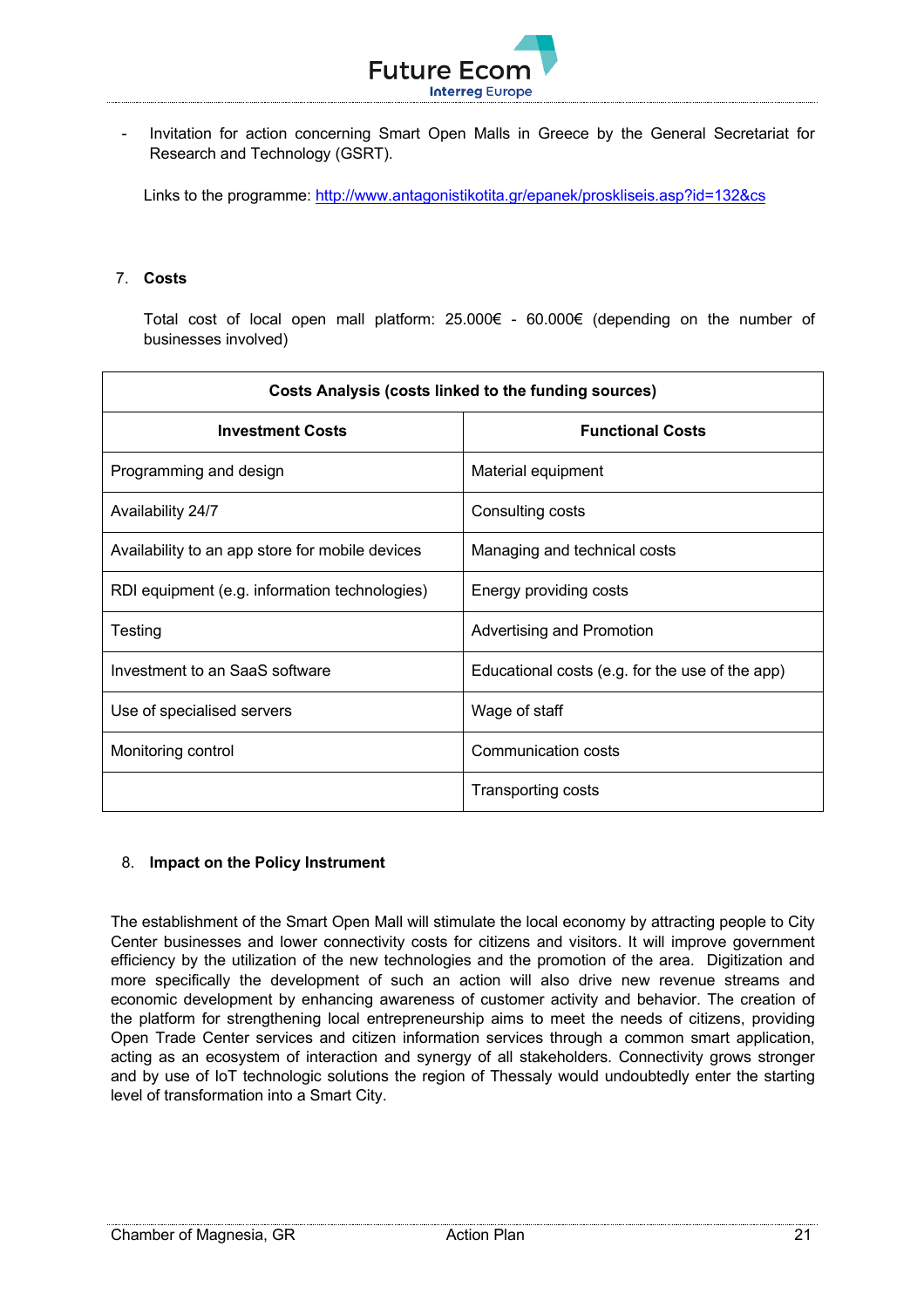

#### **ACTION 4 - RΑISING AWARENESS**

## 1. **Description**

In order to implement the adoption of digitalization there is a need to inform the people, businesses, entrepreneurs etc. about not only the project and the actions that need to be performed but also the benefits it is going to bring to Magnesia and in general the Thessaly region. The stakeholders involved, or otherwise the contribution members must raise awareness amongst the community so as to acknowledge the fact that technology and its use has a potential role and can help from the basic functions inside a business to the potential increase of its presence commercially.

#### **Relevance**

This action derives from the interregional exchange of experience and in particular it is linked with the following Future Ecom good practices:

• "Focus Digital", which provides a structured pathway to improving skills and utilization of Digital technology in SMEs from simple to advanced applications

Focus Digital is designed to improve the IT engagement of businesses in the region, to raise awareness and to provide a structured route from basic competencies through three levels of support. At first, free workshops will be offered to raise awareness and draw businesses into appropriate levels. Next, tailored advice will be provided and respondence to any query on improving IT infrastructure and competencies utilising a Graphic Designer, IT developer and IT technician. Last but not least, grants to companies seeking to innovate will be provided. This led to the inspiration of the "Raising Awareness" action of the current action plan. Assistance as well as transferability of knowledge coming from IT specialists is what will lead to success. The region of Thessaly in order to adapt to the new changes and the new technologies will utilize any potential tool.

https://www.interregeurope.eu/policylearning/good-practices/item/3397/focus-digital/

https://www.cuebusinesssolutions.com/portfolio-item/focus-digital-find-out-more-2/

• "Coventry and Warwickshire Innovation Test Bed", which helps in supporting SMEs to develop and test new products, services and digital technologies

The target beneficiaries are Coventry & Warwickshire SMEs. A range of methods are used to engage SMEs, including existing relationships the Delivery Partners have with the businesses, referrals from Coventry & Warwickshire Growth Hub (who co-ordinate public business support) and other innovation support schemes, and direct marketing through e-newsletters and websites of local business support bodies. This can be related to the region of Thessaly as a good practice.

https://www.interregeurope.eu/policylearning/good-practices/item/3753/coventry-warwickshireinnovation-test-bed/

https://www.coventry.gov.uk/innovation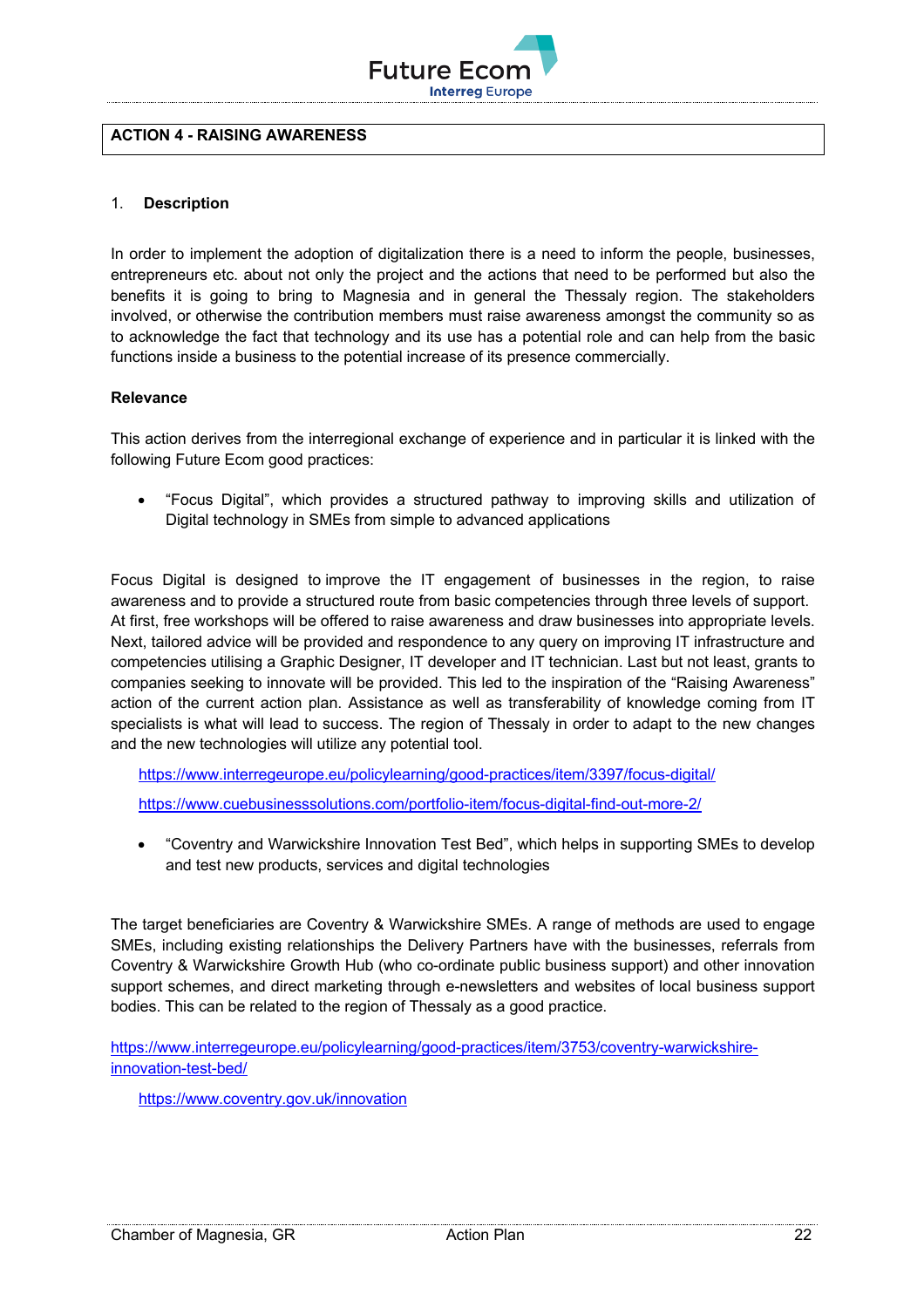

## 2. **Benefits**

- $\checkmark$  A business can reduce the cost of handling sales inquiries, providing price quotes and determining product availability by using e-Commerce in its sales support and order-taking process.
- $\checkmark$  E-Payments can be easier to audit and monitor than payments made by cheque, protecting against fraud and theft losses.
- $\checkmark$  Increased Productivity: using the online file storage service ensures time and equivalent speed, with the ability to reuse bids, compared to traditional online supplies.
- $\checkmark$  Increased Transaction Speed: greater efficiency results, by the time saved through electronic procurement. The procurement cycle time is accelerated due to electronic relationships with suppliers. Transaction speed also increases as the handling of online services enhances and simplifies the buying process.
- $\checkmark$  Technology has been adapted in our everyday life from power plants and hospitals to financial service companies. Thus, it is essential to keep our society functioning.

Combining all the information provided in the current action plan, as well as the information coming from the exchange of experience and the good practices deriving from Future Ecom we came up with the following activities that need to be implemented.

## 3. **Activities to be Implemented**

- $\triangleright$  Information brochures
- $\triangleright$  Seminars & Webinars for the construction, optimization, promotion, maintenance, etc. of online stores
- Ø Conferences
- $\triangleright$  E-mail campaigns and more specifically campaign to support local e-shops and create a local business directory with the online stores of Magnesia and Sporades Islands
- $\triangleright$  Spots

## 4. **Stakeholders involved**

- Local Steering Group members who will help with the above activities
- Chamber of Magnesia, in organizing the webinars, seminars, and the training section as a whole

#### 5. **Timeframe**

Raising Awareness – 9 -10 months duration

| Timetable            |                                                                    |  |
|----------------------|--------------------------------------------------------------------|--|
| 1 <sup>st</sup> Step | Information brochures to inform people about the digitization era. |  |
|                      | Duration: April 2021 up to May 2021                                |  |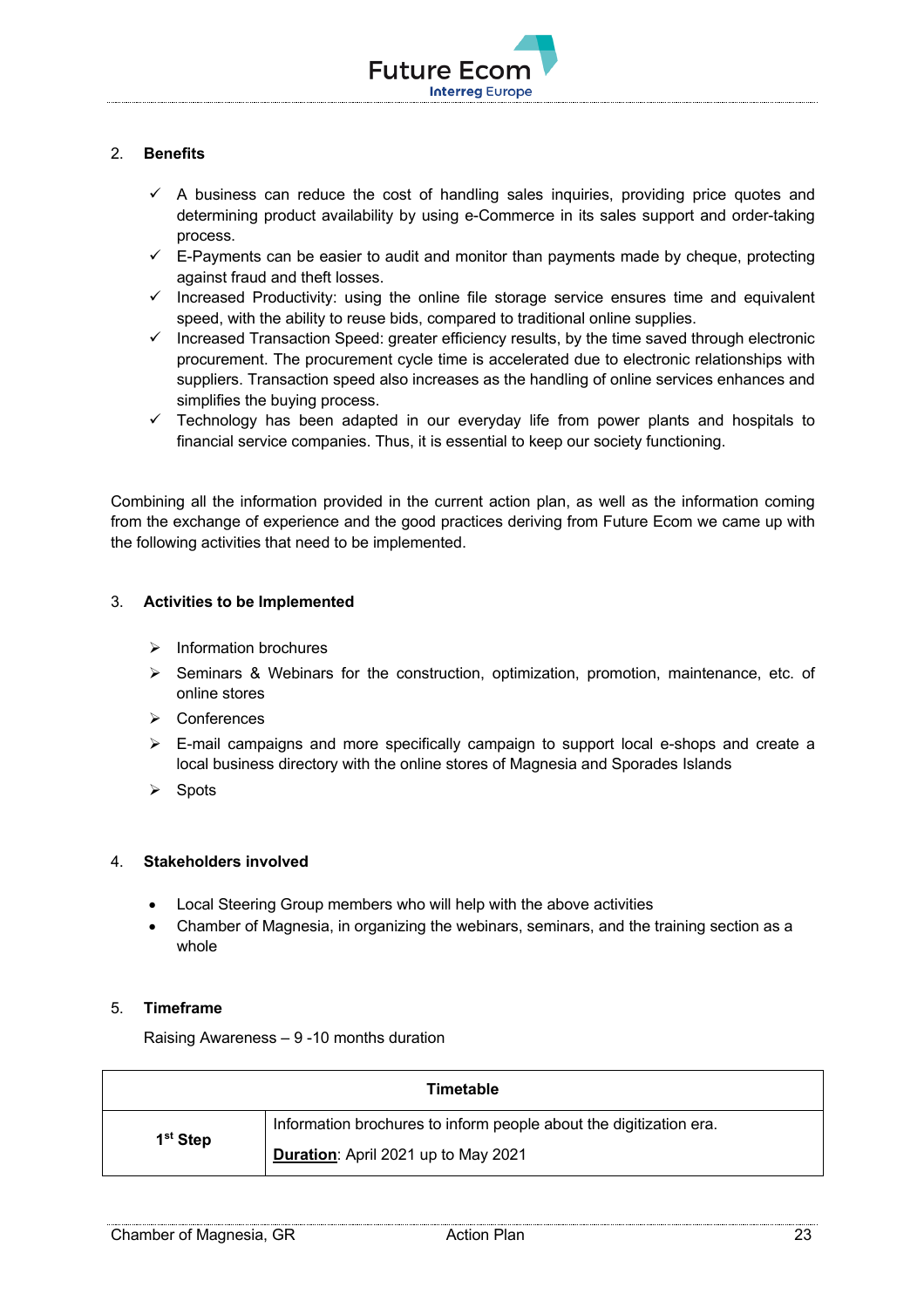

|                      | E-mail campaigns communicating with the SMEs and the local community and       |  |
|----------------------|--------------------------------------------------------------------------------|--|
| $2nd$ Step           | local bodies                                                                   |  |
|                      | Duration: April 2021 up to May 2021                                            |  |
| 3 <sup>rd</sup> Step | Conferences for information                                                    |  |
|                      | Duration: June 2021 - July 2021                                                |  |
| 4 <sup>th</sup> Step | Seminars / Webinars                                                            |  |
|                      | Duration: September 2021 - October 2021                                        |  |
|                      | Radio Spots to inform like conferences. Taking part in the radio for instance. |  |
| 5 <sup>th</sup> Step | <b>Duration: November 2021 - December 2021</b>                                 |  |
|                      | Feedback on informational campaigns and results.                               |  |
| 6 <sup>th</sup> Step | Duration: January 2022 - February 2022                                         |  |

\*The timeframe durations have been changed due to the delay and the inactivity the COVID-19 pandemic has caused.

## 6. **Funding sources**

Regional Development Fund, which is focusing on making a strong and innovative economy in Europe, with a focus on people and the environment, through smart, sustainable and inclusive growth.

The programme is for the natural and man-made environment and all the citizens of Thessaly, the companies, the socially vulnerable groups and the disadvantaged groups of the population, the students, the research potential of the Region, the visitors of the region etc.

Link to the funding programme: https://www.thessalia-espa.gr/pep-thessalias/pep2014-2020.html

## 7. **Costs**

A joint strategic plan will be developed for the implementation of actions in support of digitization. This action will involve the Chamber of Magnesia as well as the members of the Local Supporting Group members.

25.000 €

| Costs Analysis (costs linked to the funding sources)                                                                                                                       |
|----------------------------------------------------------------------------------------------------------------------------------------------------------------------------|
| Enhancing research, technological development and innovation                                                                                                               |
| Improving the access, use and quality of information and communication technologies                                                                                        |
| Improving the competitiveness of small and medium-sized enterprises and the agricultural sector<br>(for the EAFRD) and the fisheries and aquaculture sector (for the EMFF) |
| Supporting the transition to a low carbon economy in all sectors                                                                                                           |
| Promoting climate change adaptation, prevention and risk management                                                                                                        |